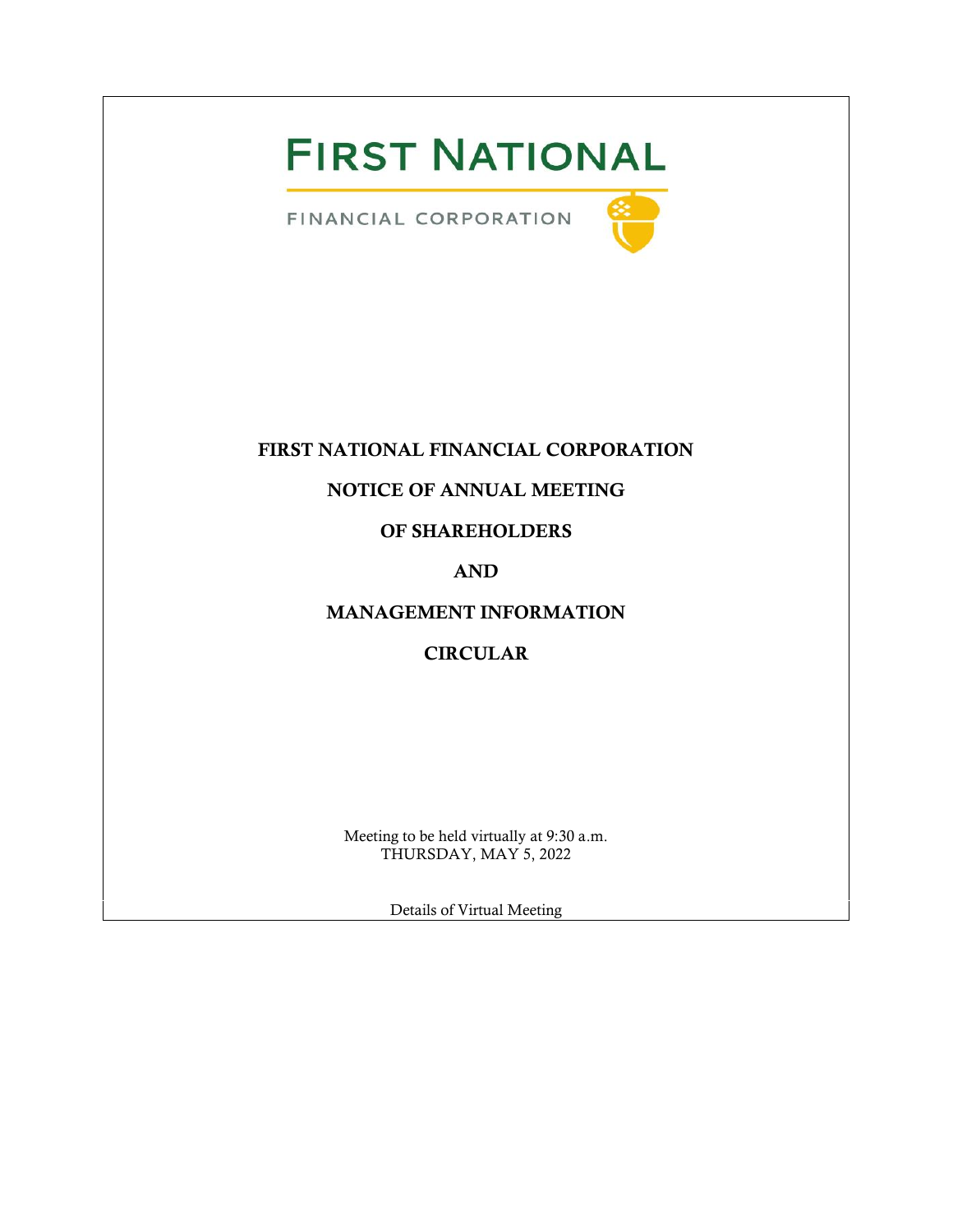#### NOTICE OF ANNUAL MEETING OF SHAREHOLDERS

NOTICE IS HEREBY GIVEN that an annual meeting (the "Meeting") of the holders of common shares (the "Common Shares") of First National Financial Corporation (the "Corporation") will be held in a virtual only meeting via live audio webcast at <https://meetnow.global/MVHWATC> on May 5, 2022 at 9:30 a.m. (Toronto time) for the following purposes:

- 1. to receive the audited consolidated financial statements of the Corporation for the fiscal period ended December 31, 2021, together with the report of the auditors thereon (collectively the "Audited Financial Statements");
- 2. to elect directors of the Corporation;
- 3. to appoint auditors for the Corporation and to authorize the directors of the Corporation to fix the remuneration of the auditors; and
- 4. to transact such further or other business as may properly come before the Meeting or any adjournment or postponement thereof.

This year, out of an abundance of caution, to deal with the continuing unprecedented public health impact of the coronavirus disease, also known as COVID-19, and to mitigate risks to the health and safety of our communities, shareholders, employees and other stakeholders, we will hold the Meeting in a virtual only format, which will be conducted via live audio webcast. Shareholders will not be able to attend the Meeting in person. At the Meeting, if you virtually attend, you will have the opportunity to ask questions and vote on a number of important matters. Alternatively, you may vote by proxy (if you are a registered shareholder) or by following the instructions on the voting information form (if you are a beneficial shareholder), in each case, by following the applicable directions.

Shareholders and duly appointed proxyholders will be able to attend, submit questions and vote at the Meeting online at<https://meetnow.global/MVHWATC> on May 5, 2022 at 9:30 a.m. (Toronto time). Non-registered (beneficial) Shareholders who have not duly appointed themselves as proxyholder will be able to attend the Meeting as guests, but guests will not be able to vote or ask questions at the Meeting.

#### Record Date

The Corporation has fixed March 15, 2022 as the record date for the Meeting.

#### Notice-and-Access

The Corporation is using notice-and-access to send this notice of meeting and the management information circular of the Corporation (the "Management Information Circular"), as well as to receive the Audited Financial Statements and accompanying management discussion and analysis (collectively, the "Proxy-Related Materials") to beneficial and registered holders of its Common Shares. Under notice-and-access, you still receive a proxy or voting instruction form enabling you to vote at the Meeting. However, instead of a paper copy of the Proxy-Related Materials, you receive this notice of meeting which contains information about how to access the Proxy-Related Materials electronically.

The Corporation is sending the Proxy-Related Materials directly to beneficial owners of its Common Shares who have not objected to an intermediary disclosing their beneficial ownership information. The Corporation also does not intend to pay for the cost of intermediaries to deliver the Proxy-Related Materials and the form of proxy (or voting instruction form) to beneficial owners of its Common Shares who have objected to an intermediary disclosing their beneficial ownership information. Such objecting beneficial owners will not receive such materials unless the intermediary assumes the cost of sending these materials to them.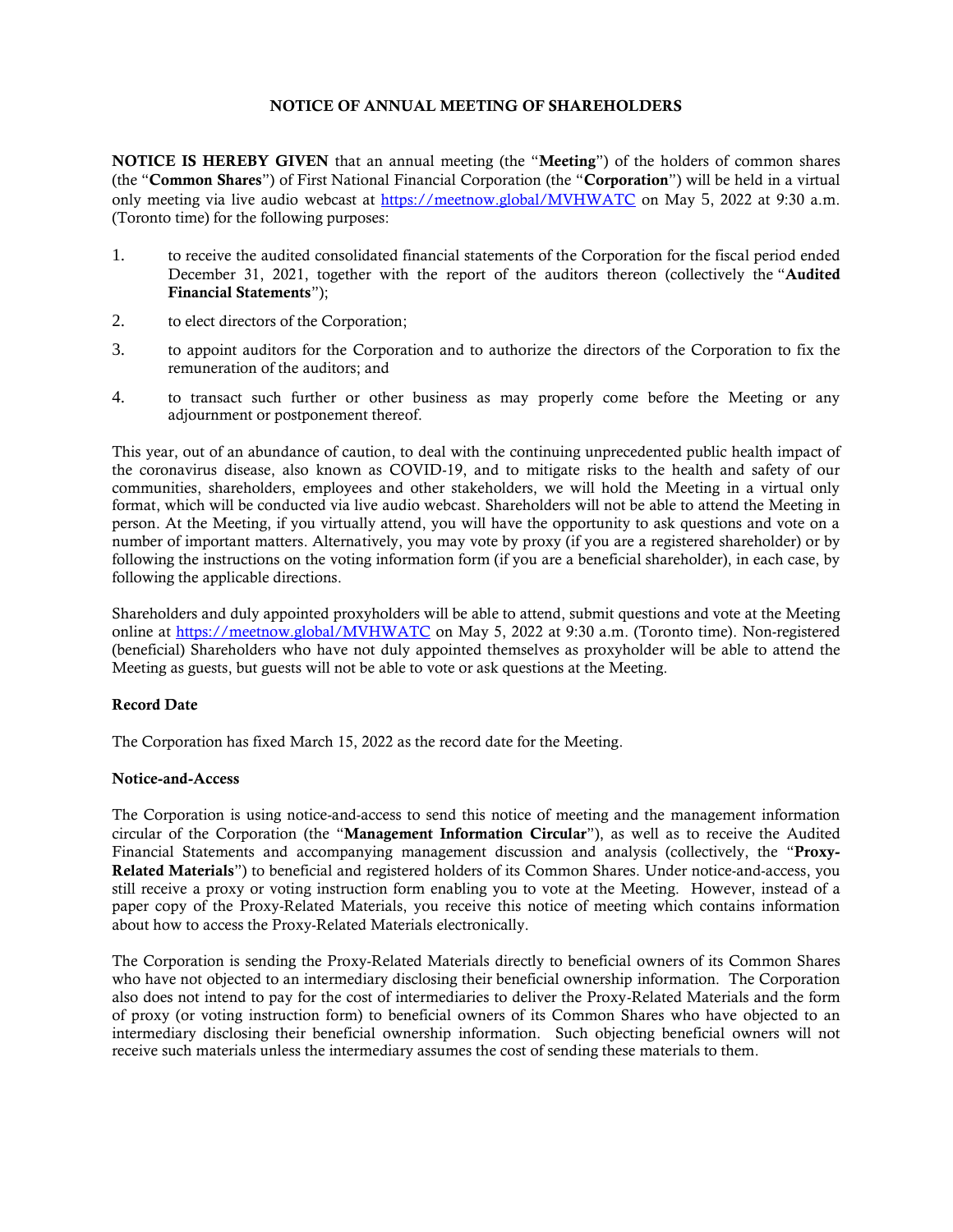The Management Information Circular and form of proxy (or voting instruction form) for the Common Shares provide additional information concerning the matters to be dealt with at the Meeting. You should access and review all information contained in the Management Information Circular and form of proxy (or voting instruction form) before voting.

Shareholders with questions about notice-and-access can call Broadridge Investor Communication Solutions at 1-855-887-2244.

## Websites Where Meeting Materials are Posted

The Proxy-Related Materials can be viewed online on the Corporation's website, http://www.firstnational.ca/investor-relations/financial-reports-filings, or under First National Financial Corporation's SEDAR profile at www.sedar.com.

# How to Obtain Paper Copies of the Meeting Materials

Beneficial shareholders may request that paper copies of the Proxy-Related Materials be mailed to them at no cost. Requests may be made up to one year from the date that the Management Information Circular was filed on SEDAR by calling First National Investor Relations at 1-800-465-0039. Requests should be received at least seven business days in advance of the date and time set out in your form of proxy (or voting instruction form) as a voting deadline if you would like to receive the Proxy Related Materials in advance of the voting deadline and meeting date.

#### Voting

Beneficial shareholders should complete, sign and return the form of proxy (or voting instruction form) in accordance with the directions on the form and in the Management Information Circular.

Shareholders who are unable to attend the meeting online are requested to complete, date, sign and deposit the enclosed form of proxy with Computershare Trust Company of Canada, 100 University Avenue, 8th Floor, Toronto, Ontario, M5J 2Y1, not later than 9:30 a.m. (Toronto time) on May 3, 2022, or forty-eight (48) hours (excluding Saturdays, Sundays and holidays) before the time of the holding of any adjourned or postponed Meeting, so that as large a representation as possible may be had at the Meeting.

If you are a non-registered shareholder and have received this notice from your broker or another intermediary, please complete and return the form of proxy, voting information form or other authorization form provided to you by your broker or other intermediary in accordance with the instructions provided to you.

DATED at Toronto, this 25<sup>th</sup> day of March, 2022.

#### BY ORDER OF THE BOARD OF DIRECTORS

/s/Stephen Smith

Stephen Smith Executive Chairman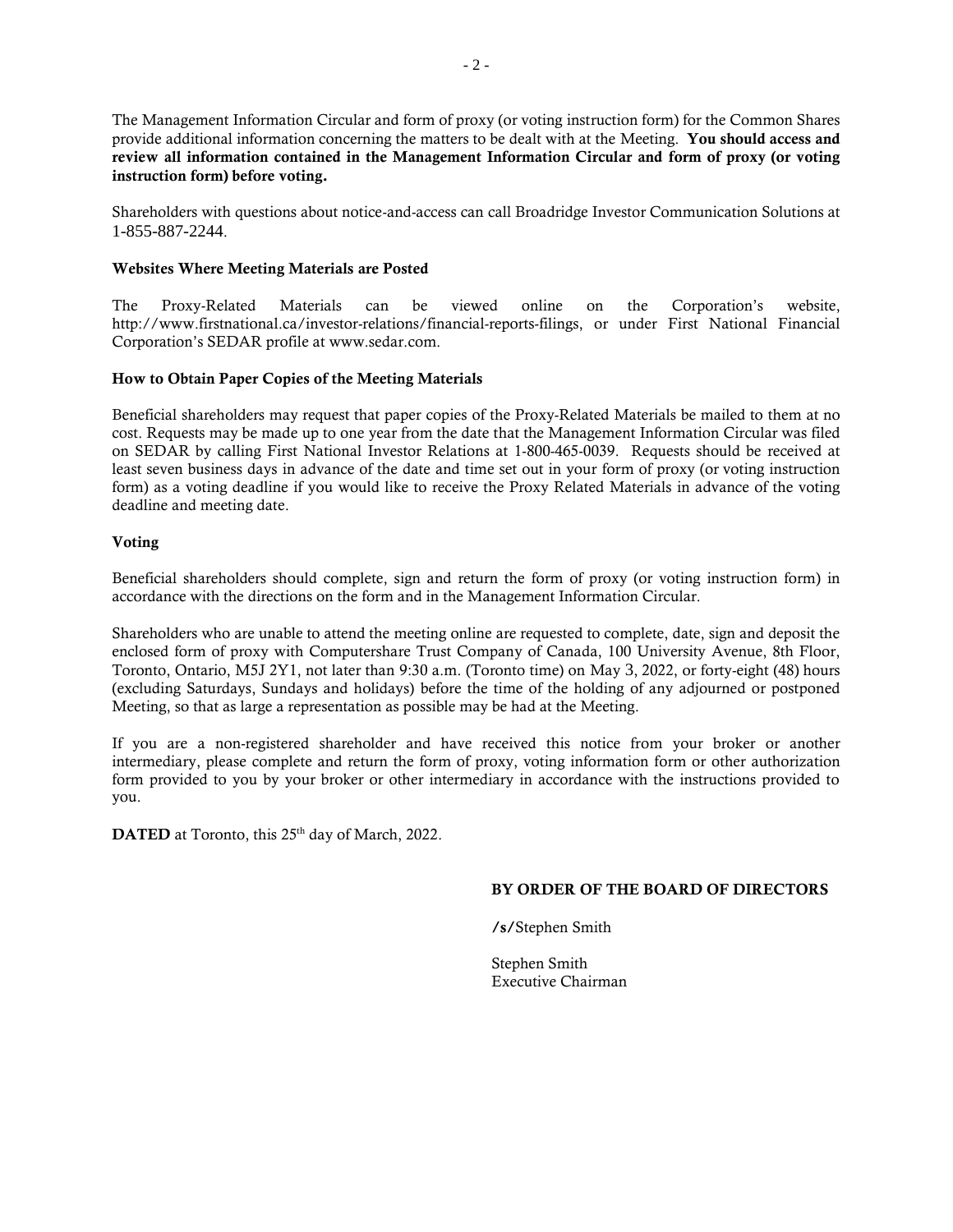**FIRST NATIONAL** 

FINANCIAL CORPORATION



First National Financial Corporation Management Information Circular (as at March **25**, 2022) Annual Meeting of Shareholders

# SOLICITATION OF PROXIES

THIS MANAGEMENT INFORMATION CIRCULAR IS FURNISHED IN CONNECTION WITH THE SOLICITATION OF PROXIES BY THE MANAGEMENT OF FIRST NATIONAL FINANCIAL CORPORATION (THE "CORPORATION") FOR USE AT THE ANNUAL MEETING OF SHAREHOLDERS ("SHAREHOLDERS") OF THE CORPORATION (THE "MEETING") TO BE HELD AT THE TIME AND PLACE AND FOR THE PURPOSES SET FORTH IN THE ENCLOSED NOTICE OF MEETING ("THE NOTICE"). It is expected that the solicitation of proxies will be primarily by mail, but proxies may also be solicited personally or by telephone by employees of the Corporation. The cost of soliciting proxies for management will be borne by the Corporation.

The Corporation is using notice-and-access to send the Notice and this Management Information Circular, as well as the audited consolidated financial statements of the Corporation for the fiscal period ended December 31, 2021 and accompanying management discussion and analysis (collectively, the "Proxy-Related") Materials") to beneficial and registered holders of its common shares (the "Common Shares"). Under noticeand-access, you still receive a proxy or voting instruction form enabling you to vote at the Meeting. However, instead of a paper copy of the Proxy-Related Materials, you receive the Notice which contains information about how to access the Proxy-Related Materials electronically.

Under the notice-and-access system, the Notice and form of proxy (or voting instruction form) were mailed on or about March 30, 2022 to all Shareholders of record of the Corporation as of the close of business on the record date of March 15, 2022. The Notice provides instructions regarding the website availability of the Proxy-Related Materials. Shareholders can access the Proxy-Related Materials on the Corporation's website. Instructions on how to request a paper copy of the Proxy-Related Materials can be found in the Notice.

This Management Information Circular and the form of proxy (or voting instruction form) for the Common Shares provide additional information concerning the matters to be dealt with at the Meeting. You should access and review all information contained in this Management Information Circular and form of proxy (or voting instruction form) before voting.

Due to the continuing novel coronavirus ("COVID-19") pandemic, the Meeting will be held as a completely virtual meeting conducted via live audio webcast. Shareholders will not be able to attend the Meeting in person. A summary of the information Shareholders will need to virtually attend the Meeting online is provided below. See "General Proxy Information".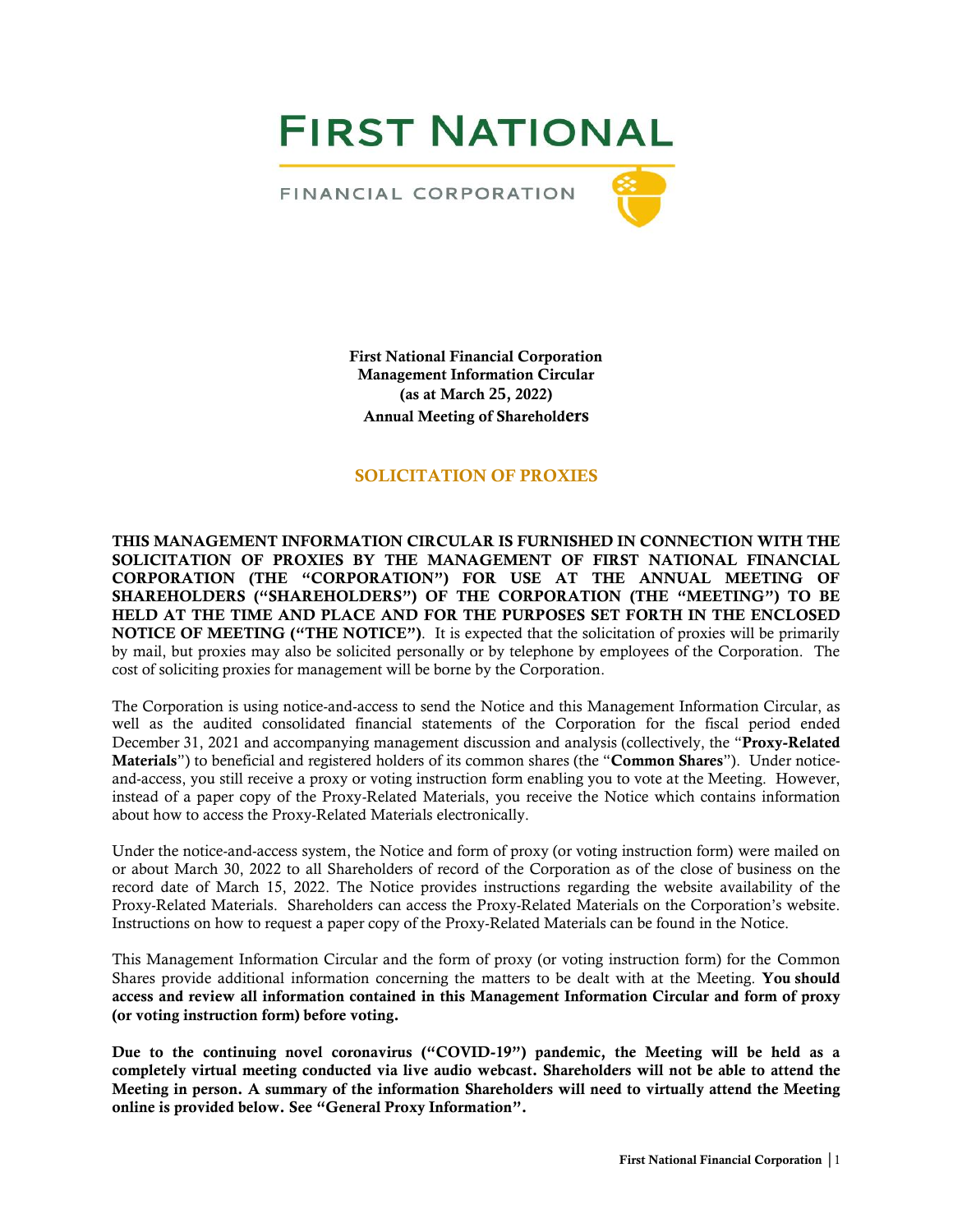#### INTERPRETATION

Effective January 1, 2011, First National Financial Income Fund (the "Fund") was reorganized into a corporate structure by way of a plan of arrangement among the Fund, First National Financial Operating Trust, First National Financial LP, First National Financial GP Corporation and First National Financial Inc. (the "Arrangement"). Immediately subsequent to the completion of the Arrangement, the resulting corporation amalgamated to form "First National Financial Corporation". The Arrangement was approved by unitholders of the Fund at the annual and special meeting of the Fund held on May 4, 2010. Pursuant to the Arrangement, among other things, the Fund was dissolved and common shares of the Corporation were distributed to unitholders of the Fund on the basis of one Common Share for each Fund unit held (the "Units" and each a "Unit").

In this Management Information Circular, for any period that ended prior to January 1, 2011, unless the context otherwise requires: (i) any reference to *First National Financial Corporation* or *the Corporation* will be deemed to be a reference to its predecessor, First National Financial Income Fund; (ii) any reference to a *Director* when made in reference to a director of the Corporation will be deemed to be a reference to a Trustee of First National Financial Income Fund; and (iii) any reference to *Shareholders* will be deemed to be a reference to unitholders of First National Financial Income Fund.

In addition, references in this Management Information Circular to "First National" are to First National Financial LP (together, as applicable, with its general partner, First National Financial GP Corporation). Unless otherwise stated in this Management Information Circular, the information contained herein is as at March 25, 2022 and all currency references are in Canadian dollars.

# FORWARD LOOKING INFORMATION

Included in this Management Information Circular, and the information incorporated by reference herein, is certain forward-looking information, as such term is defined under securities laws. This information relates to future events or future performance and reflects management's expectations and assumptions regarding the growth, results of operations, performance and business prospects and opportunities of the Corporation and First National. Such forward-looking information reflects management's current beliefs and is based on information currently available to management of the Corporation and a number of assumptions that management believed were reasonable on the day such forward-looking information was presented. Refer, in particular, to the sections of the Corporation's 2021 management discussion and analysis (the "2021 MD&A") entitled "*Vision and Strategy"*, "*Forward-Looking Information*" and "*Outlook"*, for a discussion of certain assumptions management has made in presenting forward-looking information, which sections are incorporated by reference herein. In some cases, forward-looking information can be identified by terminology such as "may", "will", "should", "expect", "plan", "anticipate", "believe", "estimate", "predict", "potential", "continue" or the negative of these terms or other similar expressions concerning matters that are not historical facts. In particular, information regarding the Corporation's or First National's future operating results and economic performance is forward-looking information. A number of factors could cause actual events or results to differ materially from the events and results discussed in the forward-looking information.

In evaluating this forward-looking information, investors should specifically consider various factors, including the risks outlined under "*Risk Factors*" of the Corporation's 2022 Annual Information Form (the "2022 AIF") and under the section entitled "*Risks and Uncertainties Affecting the Business*" in the 2021 MD&A, which may cause actual events or results to differ materially from any forward-looking information. These and other risk factors that could cause actual results to differ materially from our expectations expressed in or implied by such forward-looking information are discussed throughout the 2022 AIF and in the 2021 MD&A, including in the section entitled "*Risks and Uncertainties Affecting the Business"*.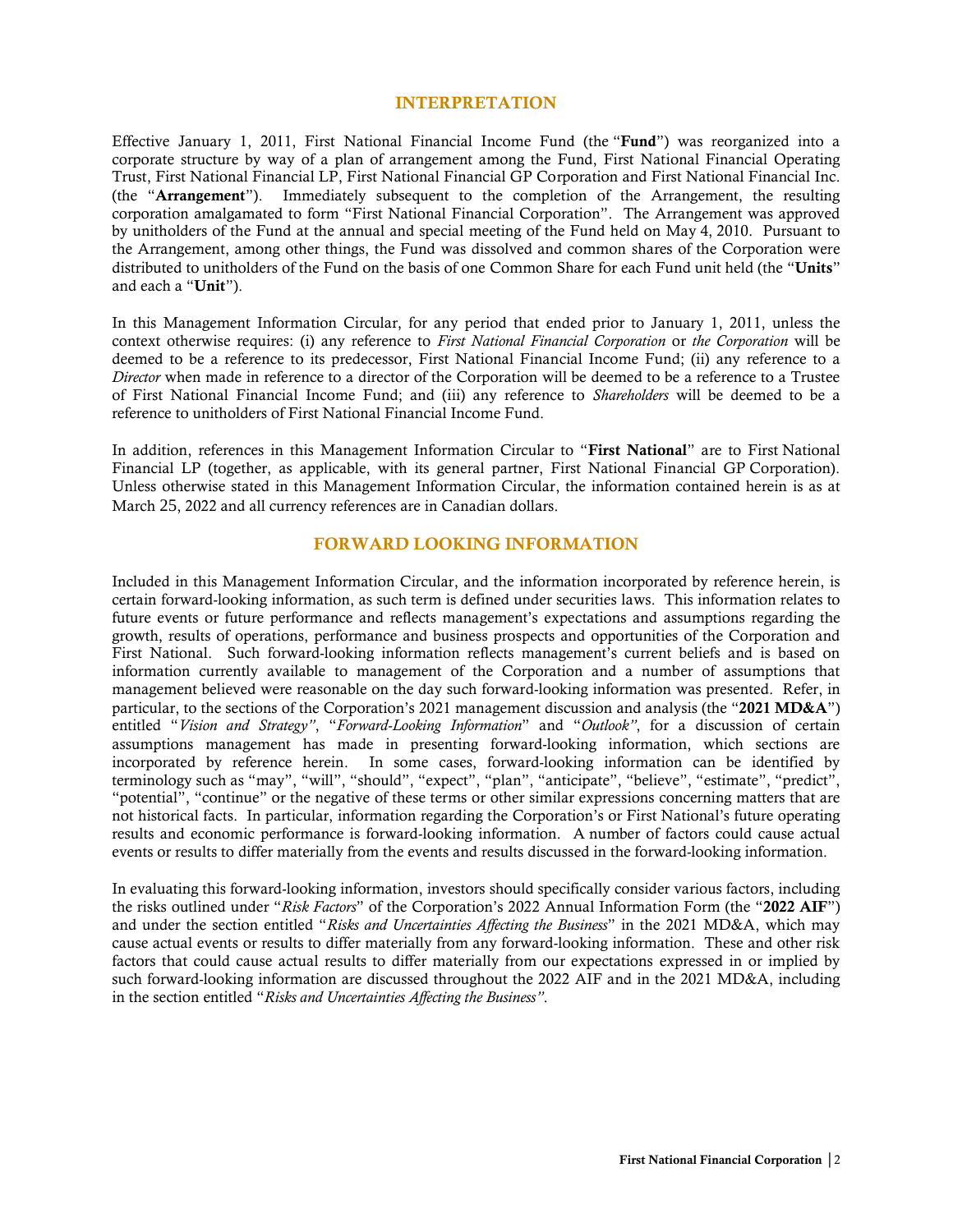Although the forward-looking information contained in this Management Information Circular, and the information incorporated by reference herein, is based on what management of the Corporation considers reasonable assumptions based on information currently available to it, there can be no assurance that actual events or results will be consistent with this forward-looking information, and management's assumptions may prove to be incorrect.

Except as may be required by Canadian securities law, the Corporation disclaims any intention or obligation to update or revise any forward-looking information, whether as a result of new information, future events or otherwise. Unless otherwise stated in this Management Information Circular, the information contained herein is as at December 31, 2021, and all currency references are in Canadian dollars.

#### SUMMARY INFORMATION

*The following is a summary of certain information contained elsewhere in this Management Information Circular, including the Appendices hereto, and is qualified in its entirety by reference to the more detailed information contained or referred to elsewhere in this Management Information Circular or in the Appendices hereto*.

#### The Meeting

The Meeting will be held virtually via live audio webcast at <https://meetnow.global/MVHWATC> on May 5, 2022, at 9:30 a.m. (Toronto time) for the purposes set forth in the accompanying Notice of Meeting. The business of the Meeting will be: (i) to receive the audited consolidated financial statements of the Corporation for the fiscal period ended December 31, 2021, together with the report of the auditors thereon (the "Audited Financial Statements"); (ii) to elect the directors; and (iii) to appoint auditors and to authorize the directors to fix their remuneration.

As of the date of this Management Information Circular, the directors are not aware of any changes to these items, and do not expect any other items to be brought forward at the Meeting. If there are changes or new items, your proxyholder can vote your Common Shares on these items as they see fit.

#### Placement before Shareholders of Audited Financial Statements

The Audited Financial Statements placed before the Shareholders are included in the Corporation's 2021 annual report and available on SEDAR at www.sedar.com.

#### Election of the Board of Directors

The articles of amalgamation (the "Articles") of the Corporation provide for the board of directors (the "Board") to consist of a minimum of one (1) and a maximum of ten (10) directors. The number of directors to be elected at the Meeting has been fixed by the Board at eight (8). All of the proposed nominees are currently directors of the Corporation.

Eight (8) directors are to be elected to the Board. Please refer to the "Election of Directors" section of this Management Information Circular.

If you do not specify how you want your Common Shares voted, the persons named as proxyholders will cast the votes represented by proxy at the Meeting FOR the election of each of the nominee directors who are named in this Management Information Circular.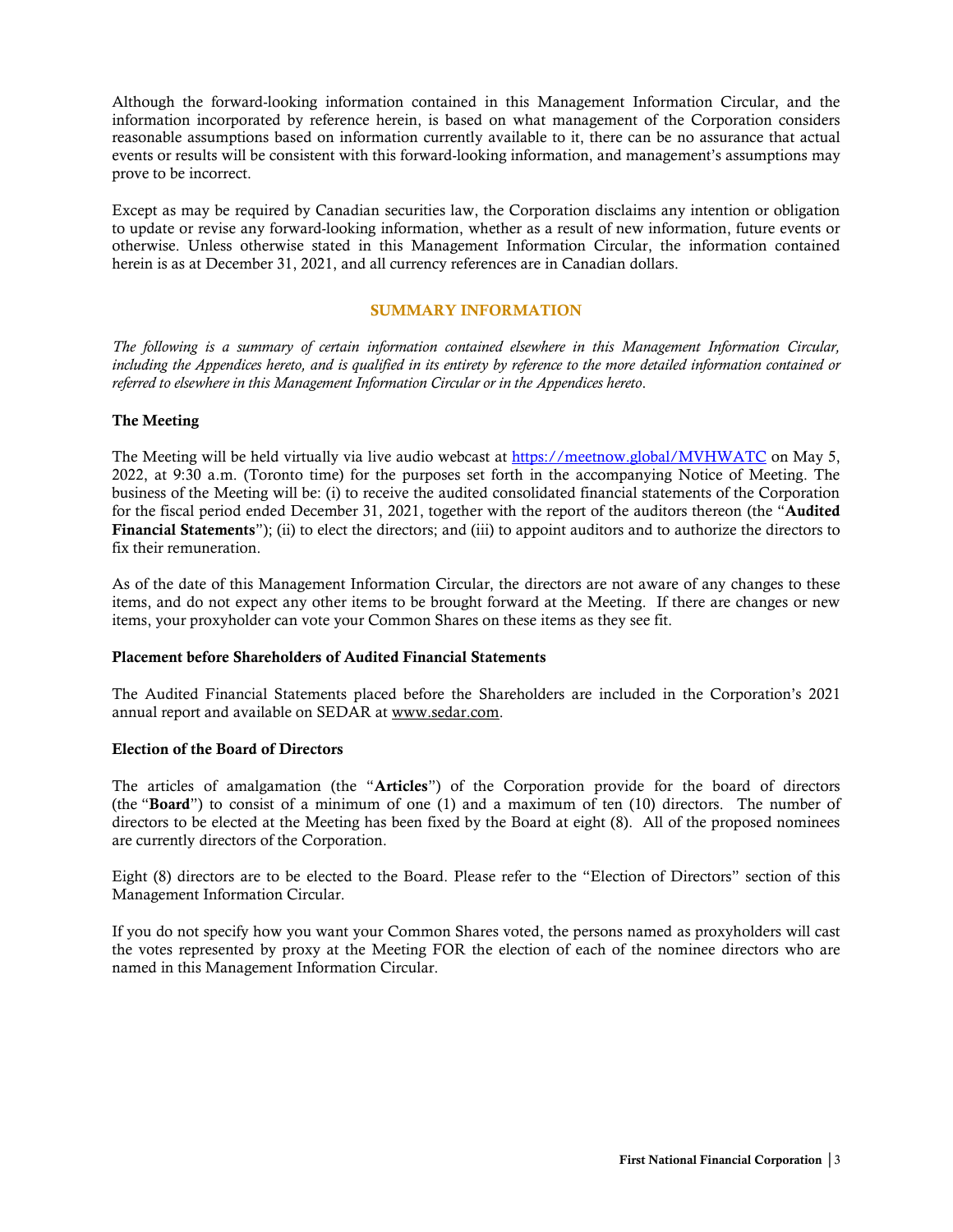#### Appointment of Auditors

The Board recommends that Ernst & Young LLP be reappointed as auditors of the Corporation. Ernst & Young LLP were first appointed as auditors of the Corporation on June 15, 2006. The auditors appointed at the Meeting will serve until the end of the next Annual Meeting or until their successors are appointed.

If you do not specify how you want your Common Shares voted, the persons named as proxyholders will cast the votes represented by proxy at the Meeting FOR the appointment of Ernst & Young LLP as auditors.

#### GENERAL PROXY INFORMATION

This year, out of an abundance of caution, to deal with the unprecedented public health impact of the coronavirus disease, also known as COVID-19, and to mitigate risks to the health and safety of our communities, Shareholders, employees and other stakeholders, we will hold our Meeting in a virtual only format, which will be conducted via live audio webcast. All Shareholders, regardless of their geographic location, will have an equal opportunity to participate in the Meeting and engage with directors and management of the Corporation as well as with other Shareholders. Shareholders will not be able to physically attend the Meeting.

The persons named in the enclosed form of proxy are directors of the Corporation. A SHAREHOLDER DESIRING TO APPOINT SOME OTHER PERSON TO REPRESENT HIM OR HER AT THE MEETING MAY DO SO either by inserting such person's name in the blank space provided in the form of proxy or by completing another proper form of proxy and, in either case, depositing the completed proxy at the office of the transfer agent indicated on the enclosed envelope not later than forty-eight (48) hours (excluding Saturdays, Sundays and holidays) before the time of holding the Meeting or any adjournment or postponement thereof.

Failure to register the proxyholder will result in the proxyholder not receiving a Username to participate in the Meeting. Without a Username, proxyholders will not be able to virtually attend, participate or vote at the Meeting. To register a proxyholder, see "Appointing a Third Party as Proxy".

A proxy given pursuant to this solicitation may be revoked by timely voting again, or by depositing an instrument in writing, including another proxy bearing a later date, executed by the Shareholder or by his or her attorney authorized in writing, and deposited either at the registered office of the Corporation at any time up to and including the last business day preceding the day of the Meeting, or any adjournment or postponement thereof, at which the proxy is to be used, or by transmitting, by telephone or electronic means in compliance with the requirements above and signed with an electronic signature provided that the means of electronic signature permits a reliable determination of the document's creator, or in any other manner permitted by law.

#### VOTING OF PROXIES

The Common Shares represented by properly executed proxies in the name of the persons designated in the printed portion of the enclosed form of proxy WILL BE VOTED FOR EACH OF THE MATTERS TO BE VOTED ON BY SHAREHOLDERS AS DESCRIBED IN THIS MANAGEMENT INFORMATION CIRCULAR OR VOTED AGAINST OR WITHHELD IF SO INDICATED ON THE FORM OF PROXY. The enclosed form of proxy confers discretionary authority upon the persons named therein with respect to amendments or variations to matters identified in the Notice, or other matters that may properly come before the Meeting. At the time of printing this Management Information Circular, the management of the Corporation knows of no such amendments, variations or other matters to come before the Meeting.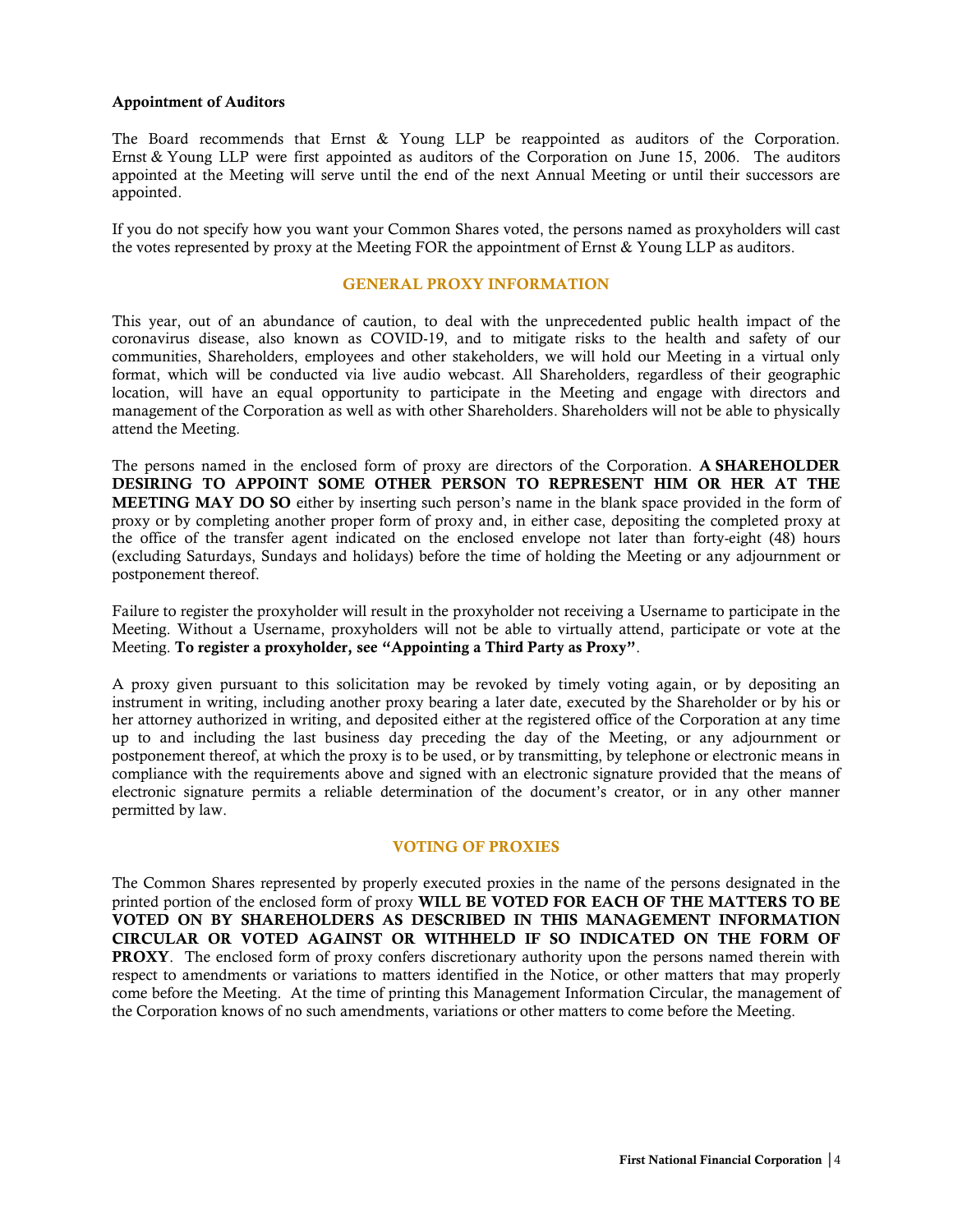#### Virtual Attendance and Participation in the Meeting

The Corporation is holding the Meeting in an online, virtual only format, which will be conducted via live audio webcast. Shareholders will not be able to attend the Meeting in person. Virtually attending the Meeting online enables registered Shareholders and duly appointed proxyholders, including Beneficial Shareholders who have duly appointed themselves as their proxy, to participate in the Meeting and ask questions, all in real time. Registered Shareholders and duly appointed proxyholders can vote at the appropriate times during the Meeting.

In order to participate or vote at the Meeting (including for voting and asking questions at the Meeting), Shareholders must have a valid control number or invite code. Registered Shareholders and duly appointed proxyholders will be able to virtually attend, participate and vote at the Meeting online at [https://meetnow.global/MVHWATC.](https://meetnow.global/MVHWATC) Such persons may then enter the Meeting by, in the case of a Registered Shareholder, clicking "Shareholder" and entering a control number, and in the case of a proxyholder, clicking "Invitation" and entering an invite code before the start of the Meeting.

- Registered Shareholders: The 15-digit control number located on the form of proxy is the control number. If, as a registered Shareholder, you are using your control number to login to the Meeting and you have previously voted prior to voting cut-off, you do not need to vote again at the meeting. If you login and accept the terms and conditions, any and all previously submitted proxies will be revoked and you may vote at the meeting. If you do not wish to revoke any and all previously submitted proxies, do **NOT** vote during the online ballot.
- Duly appointed proxyholders: Computershare will provide the proxyholder with an invite code by email after the voting deadline has passed. Only registered Shareholders and duly appointed proxyholders will be entitled to participate and vote at the Meeting. Beneficial Shareholders who have not duly appointed themselves as proxyholder will be able to virtually attend the Meeting only as guests and to listen to the webcast but not be able to participate, ask questions or vote at the Meeting. Shareholders who wish to appoint a third party proxyholder to represent them at the Meeting (including Beneficial Shareholders who wish to appoint themselves as proxyholder to participate or vote at the Meeting) MUST submit their duly completed proxy or voting instruction form AND register the proxyholder. See "Appointing a Third Party as Proxy".

Shareholders will be allowed to log in as early as 30 minutes before the start time of the Meeting. The virtual Meeting platform is supported across commonly used internet browsers (e.g. Edge, Firefox, Chrome, and Safari. However, Internet Explorer is not a supported browser) and devices (e.g., desktops, laptops, tablets, and cell phones). If you intend to join the live audio webcast, you should ensure that you have a strong Wi-Fi or Internet connection from wherever you intend to join and participate in the virtual Meeting. It is your responsibility to ensure connectivity for the duration of the virtual Meeting. It is important that you are connected to the internet at all times during the meeting in order to vote when balloting commences. We encourage you to access the virtual Meeting before it begins, and you should give yourself plenty of time to log in and ensure that you can hear streaming audio prior to the start of the Meeting.

#### Appointing a Third Party as Proxy

The following applies to Shareholders who wish to appoint a person (a "third party proxyholder") other than the management nominees set forth in the form of proxy or voting instruction form as proxyholder, including Beneficial Shareholders who wish to appoint themselves as proxyholder to participate or vote at the Meeting.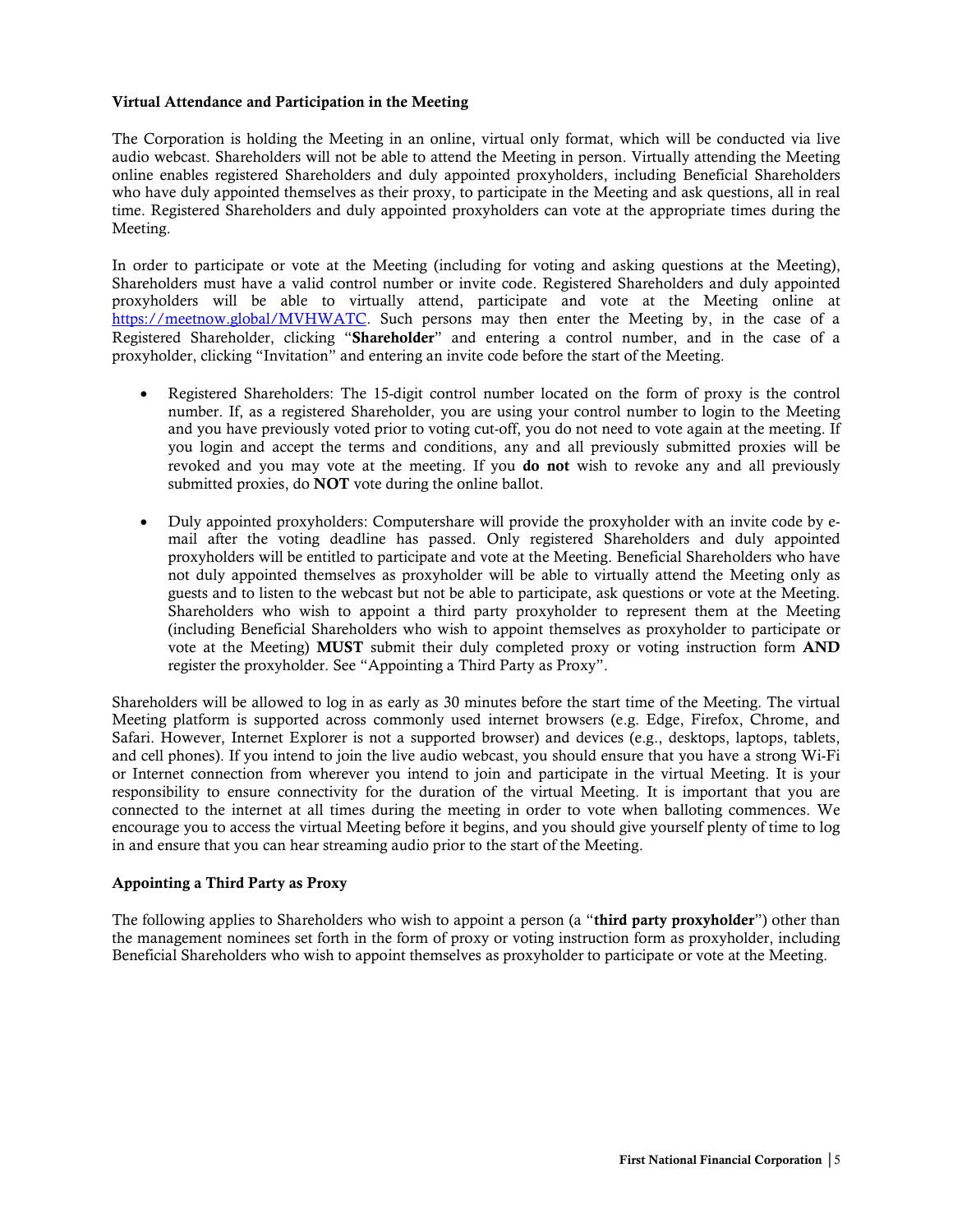Shareholders who wish to appoint a third party proxyholder to vote at the Meeting as their proxy and vote their shares MUST submit their proxy or voting instruction form (as applicable) appointing such third party proxyholder AND register the third party proxyholder, as described below. Registering your proxyholder is an additional step to be completed **AFTER** you have submitted your proxy or voting instruction form. Failure to register the proxyholder will result in the proxyholder not receiving an invite code to virtually attend, participate or vote at the Meeting.

Step 1: Submit your proxy or voting instruction form: To appoint a third party proxyholder, insert such person's name in the blank space provided in the form of proxy or voting instruction form and follow the instructions for submitting such form of proxy or voting instruction form. This must be completed prior to registering such proxyholder, which is an additional step to be completed once you have submitted your form of proxy or voting instruction form.

A proxy can be submitted to Computershare Trust Company of Canada either in person, by mail or courier, to 100 University Avenue, 8th Floor, Toronto, Ontario, M5J 2Y1 or via the internet at www.investorvote.com. A proxy will not be valid unless the completed form of proxy is received by Computershare not later than 9:30 a.m. (Toronto time) on May 3, 2022 or 48 hours (excluding Saturdays, Sundays and holidays) before the time of the holding of any adjourned or postponed Meeting.

• Step 2: Register your proxyholder: To register a proxyholder, shareholders MUST register the proxyholder at <http://www.computershare.com/FirstNational> not later than 9:30 a.m. (Toronto time) on May 3, 2022, or forty-eight (48) hours (excluding Saturdays, Sundays and holidays) before the time of the holding of any adjourned or postponed Meeting, so that as large a representation as possible may be had at the Meeting and provide Computershare with the required proxyholder contact information, so that Computershare may provide the proxyholder with a Username via email. Without a invite code, proxyholders will not be able to virtually attend, participate or vote at the Meeting.

If you are a Beneficial Shareholder and wish to virtually participate or vote at the Meeting, you have to insert your own name in the space provided on the voting instruction form sent to you by your intermediary, follow all of the applicable instructions provided by your intermediary AND register yourself as your proxyholder, as described above. By doing so, you are instructing your intermediary to appoint you as proxyholder. It is important that you comply with the signature and return instructions provided by your intermediary.

# Voting of Proxies

Shareholders may vote by proxy before the Meeting or vote at the Meeting, as described below:

#### 1. Voting by proxy before the Meeting

You may vote before the Meeting by completing your form of proxy or voting instruction form in accordance with the instructions provided therein. Beneficial Shareholders should also carefully follow all instructions provided by their intermediaries to ensure that their shares are voted at the Meeting. Voting by proxy is the easiest way to vote. It means you are giving someone else the authority to virtually attend the Meeting and vote on your behalf.

Proxyholders named in the enclosed form of proxy will vote (or withhold from voting) the shares in respect of which they are appointed as proxies in accordance with your instructions, including on any ballot that may be called. If there are changes to the items of business or new items properly come before the Meeting, or any adjournment(s) or postponement(s) thereof, a proxyholder can vote as he or she sees fit.

# You can appoint someone else to be your proxy. This person does not need to be a shareholder of the Corporation. See *"*Appointing a Third Party as Proxy*".*

Registered shareholders may vote by proxy before the Meeting. Return your form of proxy by mail. You may vote by completing, signing and returning the form of proxy in the postage-paid envelope provided.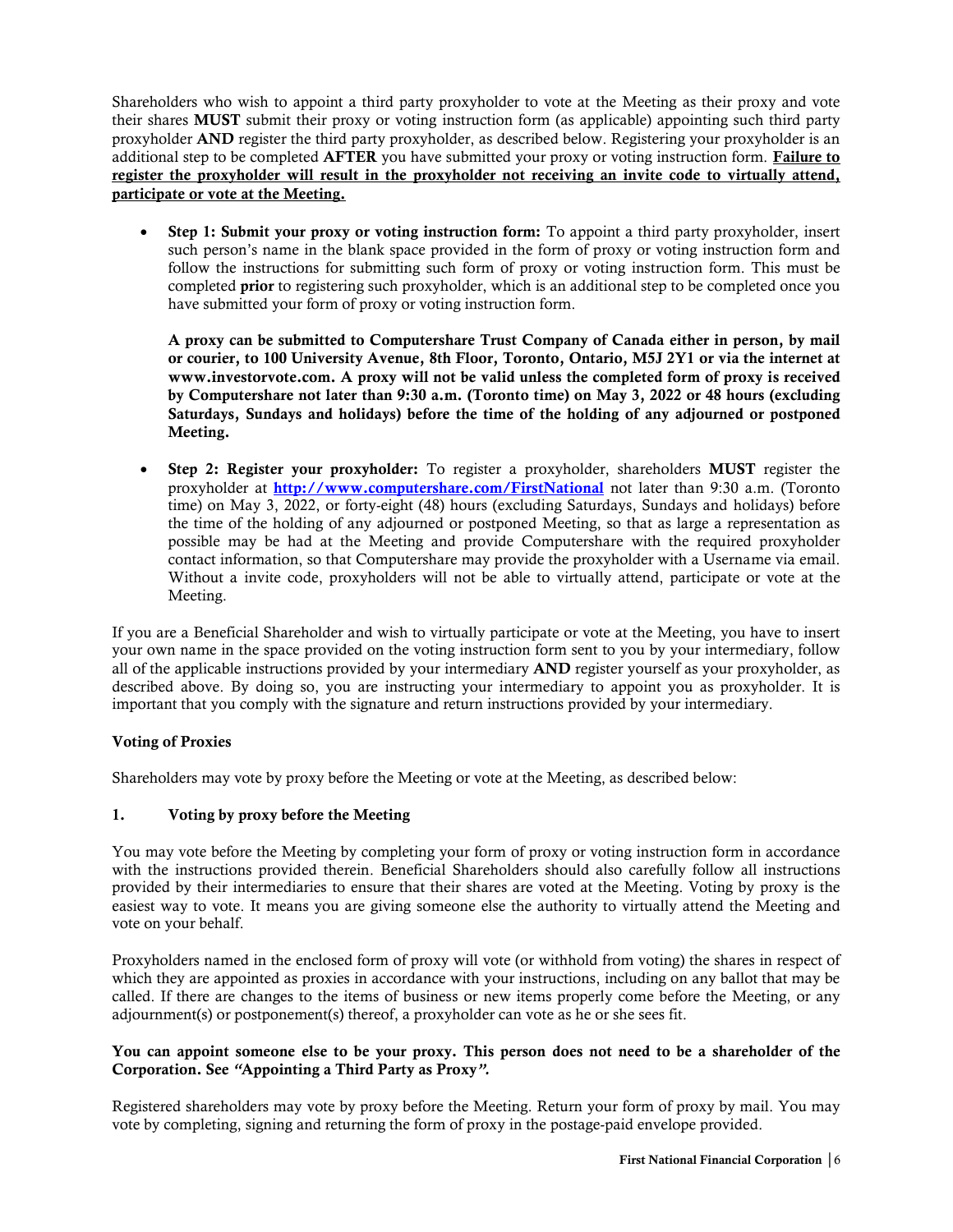# 2. Voting at the Meeting

Registered Shareholders of the Corporation may vote at the Meeting by completing a ballot online during the Meeting. See "Virtual Attendance and Participation in the Meeting". Without an invite code, a proxyholder will not be able to vote at the Meeting.

Beneficial Shareholders who have not duly appointed themselves as their proxy will be able to virtually attend the Meeting only as guests and to listen to the webcast but not be able to participate, ask questions or vote at the Meeting. This is because the Corporation and Computershare, our transfer agent, do not have a record of the Beneficial Shareholders of the Corporation, and, as a result, will have no knowledge of your shareholdings or entitlement to vote unless you appoint yourself as your proxy. If you are a Beneficial Shareholder and wish to vote at the Meeting, you have to appoint yourself as your proxy, by inserting your own name in the space provided on the voting instruction form sent to you and you must follow all of the applicable instructions, including the deadline, provided by your intermediary. See "Virtual Attendance and Participation in the Meeting".

#### Asking Questions

If you want to ask questions during the Meeting, log into the virtual meeting platform at [https://meetnow.global/MVHWATC,](https://meetnow.global/MVHWATC) click on the Q & A icon, type your question, and press Send.

Questions pertinent to Meeting matters will be answered during the Meeting, subject to time constraints of two-minute limits per question and two questions per Shareholder. Questions that are unrelated to the proposals under discussion, use blatantly offensive language or are regarding personal matters, including those related to employment, product or service issues, or suggestions for product innovations, will not be answered by the Chair or management.

# VOTING OF COMMON SHARES – ADVICE TO BENEFICIAL SHAREHOLDERS

The information set forth in this section is of significant importance to the holders of Common Shares who do not hold Common Shares in their own names. Such holders, referred to in this Management Information Circular as "Beneficial Shareholders", should note that since all Common Shares are held in the book-based system operated by CDS Clearing and Depository Services Inc. ("CDS"), only proxies deposited by CDS, as the sole registered holder of Common Shares, can be recognized and acted upon at the Meeting. If Common Shares are listed in an account statement provided to a holder by a broker, then those Common Shares will not be registered in the holder's name on the records of the Corporation. All of such Common Shares will be registered under the name of CDS & Co., the registration name for CDS.

The Corporation is sending the Proxy-Related Materials directly to Beneficial Shareholders who have not objected to an intermediary disclosing their beneficial ownership information. The Corporation also does not intend to pay for the cost of intermediaries to deliver the Proxy Related Materials and the form of proxy (or voting instruction form) to Beneficial Shareholders who have objected to an intermediary disclosing their beneficial ownership information. Such objecting Beneficial Shareholders will not receive such materials unless the intermediary assumes the cost of sending these materials to them.

Typically, intermediaries will use service companies to forward the meeting materials to Beneficial Shareholders. Beneficial Shareholders who have not waived the right to receive meeting materials will either:

(a) be given a voting instruction form which must be completed and signed by the Beneficial Shareholder in accordance with the directions on the voting instruction form, which may in some cases permit the completion of the voting instruction form by telephone or through the Internet; or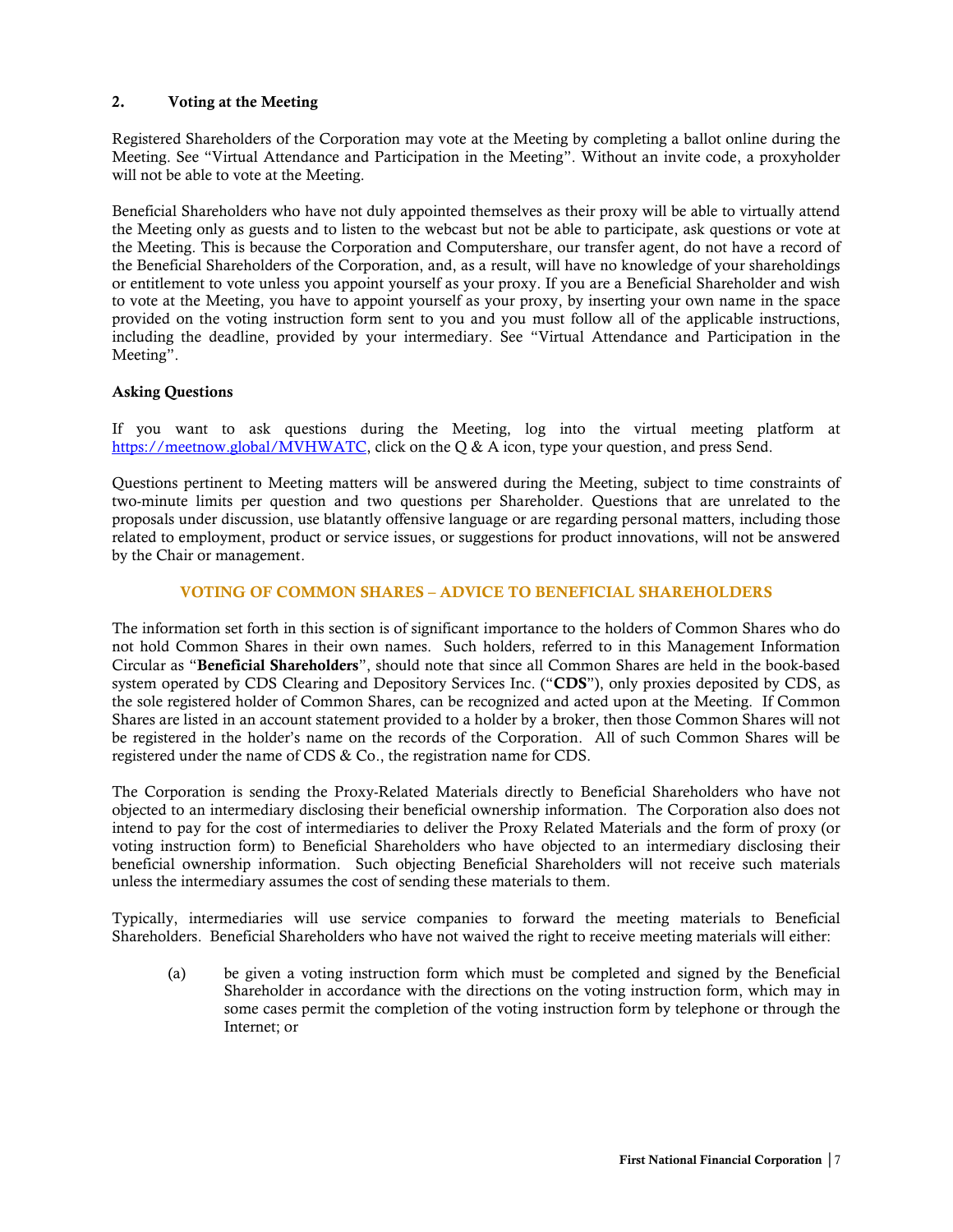(b) less frequently, be given a proxy which has already been signed by the intermediary (typically by a facsimile, stamped signature), which is restricted as to the number of Common Shares beneficially owned by the Beneficial Shareholder but which is otherwise uncompleted. This form of proxy need not be signed by the Beneficial Shareholder. In this case, the Beneficial Shareholder who wishes to submit a proxy should otherwise properly complete the form of proxy received from the intermediary and deposit it with the Computershare Trust Company of Canada, 100 University Avenue, 8th Floor, Toronto, Ontario, M5J 2Y1 as described above.

The purpose of these procedures is to permit Beneficial Shareholders to direct the voting of the Common Shares they beneficially own. Should a Beneficial Shareholder who receives either a proxy or a voting instruction form wish to attend and vote at the Meeting online, or have another person attend and vote on behalf of the Beneficial Shareholder, the Beneficial Shareholder should strike out the names of the persons named in the proxy and insert the Beneficial Shareholder's or such other person's name in the blank space provided or, in the case of a voting instruction form, follow the corresponding instructions on the form. In either case, Beneficial Shareholders should carefully follow the instructions of their intermediaries and their service companies.

If you are a Beneficial Shareholder and wish to vote in person at the meeting, please review the voting instructions provided to you or contact your broker or agent well in advance of the meeting to determine how you can do so.

#### Voting Requirements

All matters to be brought before the Meeting require, for the passing of same, a simple majority of votes cast at the Meeting by holders of the Common Shares by proxy or online. The transfer agent counts and tabulates the votes.

#### Voting Common Shares and Quorum

As at March 25, 2022, the Corporation had issued and outstanding 59,967,429 Common Shares, 2,984,835 Class A Preference Shares, Series 1 (the "Series 1 Preference Shares") and 1,015,165 Class A Preference Shares, Series 2 (the "Series 2 Preference Shares"). Only holders of the Common Shares will be entitled to vote at the Meeting. The Corporation will make a list of all persons who are registered holders of Common Shares as of the close of business on the record date of March 15, 2022 and the number of Common Shares registered in the name of each person on that date. Each Shareholder is entitled to one vote for each Common Share registered in his or her name.

Pursuant to the Corporation's by-laws, a quorum is present at the Meeting if the holders of not less than 10% of the shares entitled to vote at the meeting are present at the Meeting or represented by proxy, irrespective of the number of persons present at the Meeting.

# MAJORITY VOTING POLICY

The Board has adopted a majority voting policy relating to the election of directors. Pursuant to this policy, any nominee for director of the Corporation who, in an uncontested election, receives a greater number of votes withheld than number of votes in favour will promptly submit his or her resignation to the Board for consideration following the Meeting. Such proposed resignations will be considered by directors other than the individual who submitted a resignation. The Board will accept the resignation absent exceptional circumstances. The Corporation will issue a press release within 90 days following the date of the Meeting disclosing if the directors accepted or rejected any such resignation. If the proposed resignation was rejected, the reasons therefor will also be included in the press release.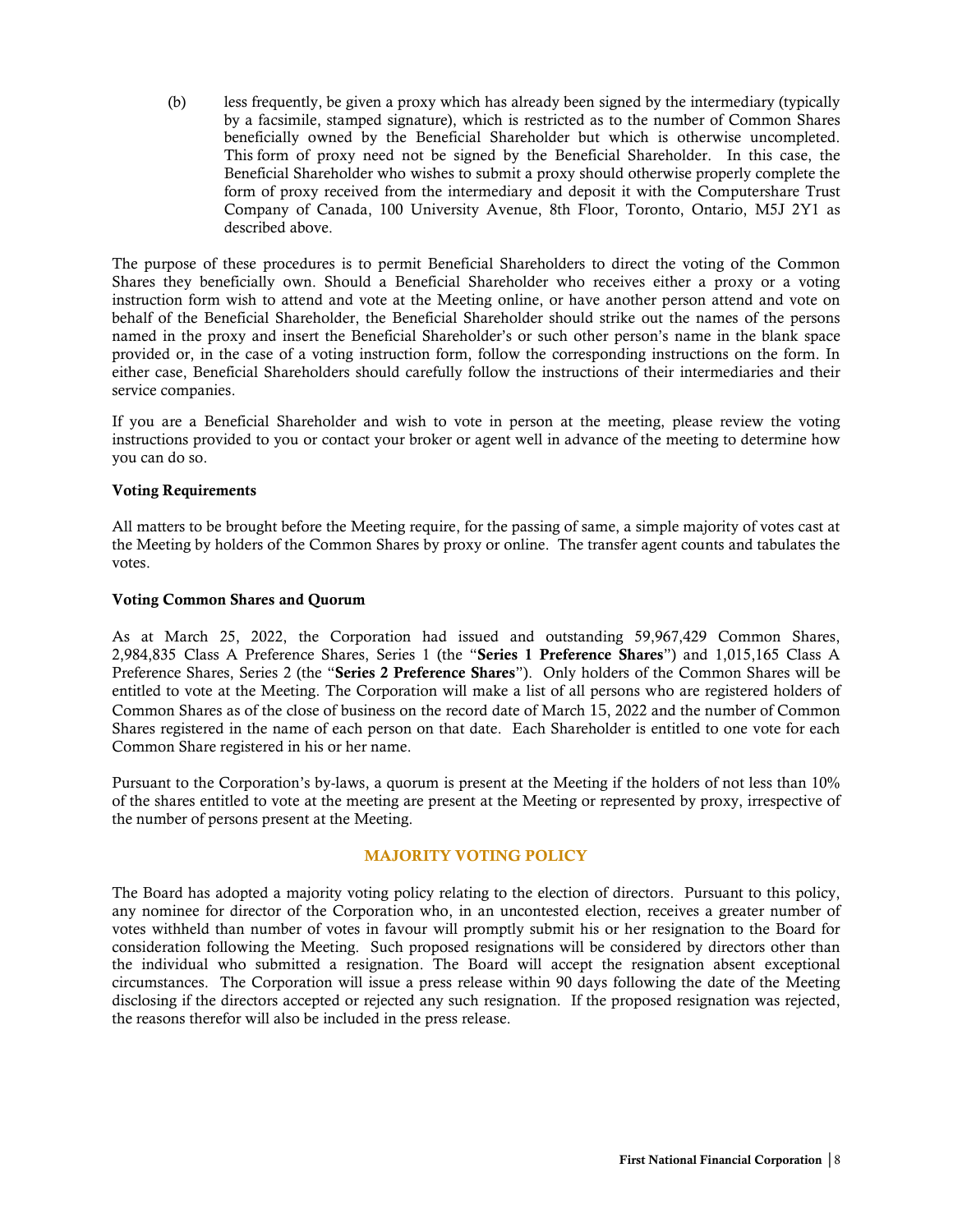# MECHANISMS OF BOARD RENEWAL AND REPRESENTATION OF WOMEN ON THE BOARD AND IN EXECUTIVE OFFICER APPOINTMENTS

#### Director Term Limits and Other Mechanisms of Board Renewal

The Board believes that the need to have experienced directors who are familiar with the business of the Corporation must be balanced with the need for fresh perspectives and a healthy skepticism when assessing management and its recommendations. The Board has not adopted director term limits or other mechanisms of Board renewal because the Corporation has found that having long standing directors on its Board does not negatively impact Board effectiveness, and instead contributes to boardroom dynamics such that the Corporation has for many years had a consistently high performing Board.

In addition, the Board believes that term limits have the disadvantage of losing the contribution of directors who have been able to develop, over a period of time, increasing insight into the Corporation and its operations and thereby provide an increasing contribution to the Board as a whole.

#### Policies Regarding the Representation of Women on the Board

The Corporation has not adopted a written policy relating to the identification and nomination of women directors to the Corporation's Board but rather has an informal, unwritten policy. The Corporation believes that this approach is appropriate for its circumstances and a formal written policy is not necessary to achieve positive outcomes in Board and senior management gender diversity.

#### Consideration of the Representation of Women in the Director Identification and Selection Process

In identifying and nominating candidates for election or re-election to the Board, the Board considers the level of representation of women on the Board.

In considering the level of representation of women on the Board, the Board considers the following factors:

- the competencies, skills and other diverse qualities the existing directors possess;
- the competencies, skills and personal and other diverse qualities required for new directors in order to add value to the Corporation in light of opportunities and risks facing the Corporation; and
- the size of the Board, with a view to facilitating effective decision-making.

Selection of female candidates to the Board will be, in part, dependent upon the pool of female candidates with the necessary skills, knowledge and experience. The ultimate decision will be based on merit and the contribution the chosen candidate will bring to the Board.

#### Consideration of the Representation of Women in Executive Officer Appointments

In appointing executive officers to the management team, the Corporation considers the level of representation of women in executive officer positions.

In considering the level of representation of women in executive officer positions, the Corporation considers the following factors:

- the competencies and skills the executive team, as a whole, should possess; and
- the competencies, skills and personal and other diverse qualities required for new executive officers in order to add value to the Corporation in light of opportunities and risks facing the Corporation.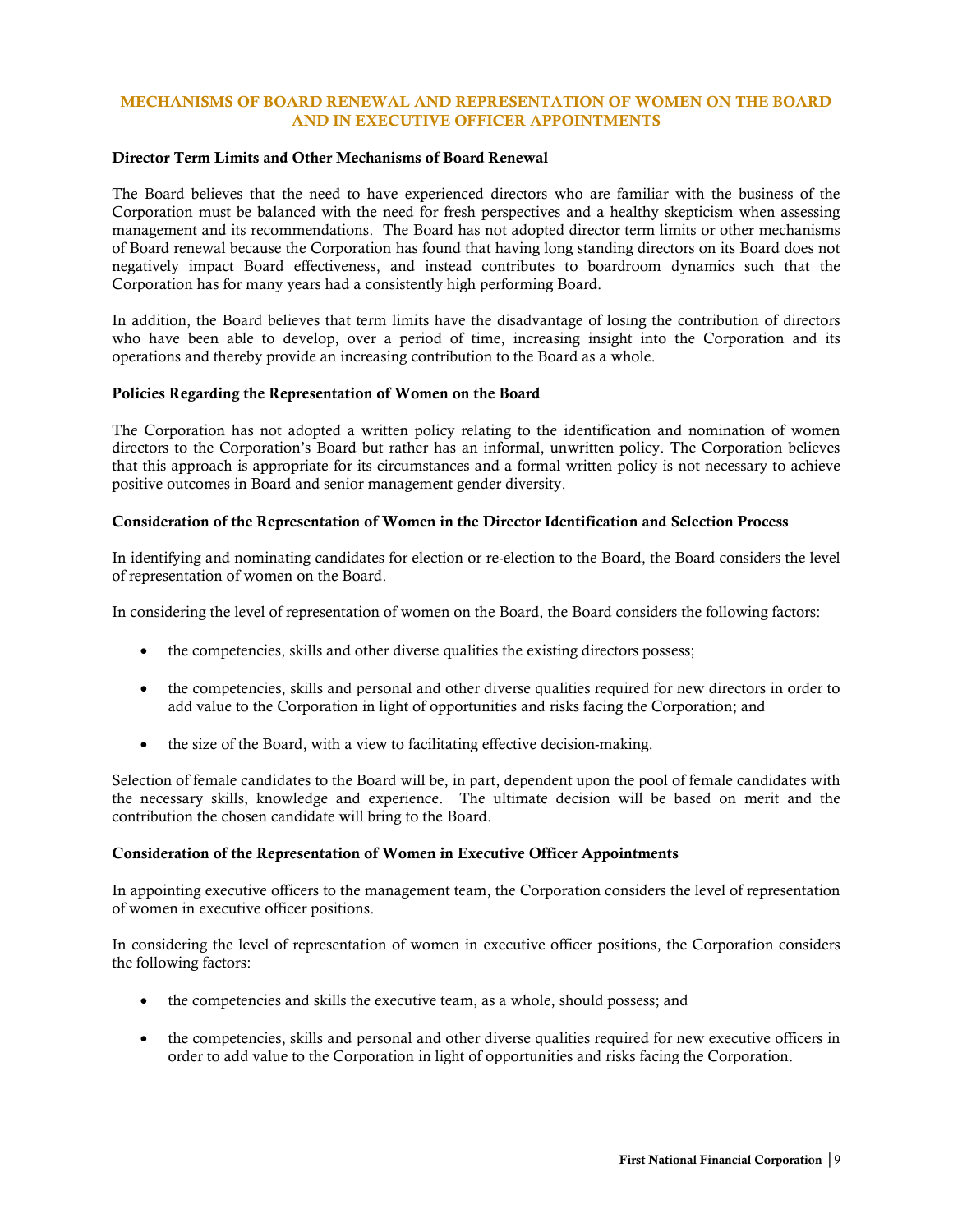#### Issuer's Targets Regarding the Representation of Women on the Board and in Executive Officer Positions

The Corporation has not adopted a target regarding women on the Corporation's Board. The Corporation does not believe that any director nominee should be chosen nor excluded solely or largely because of gender. In selecting a director nominee, the Board focuses on skills, expertise and background that would complement the existing Board.

The Corporation has not adopted a target regarding women in executive officer positions. The Corporation does not believe that any candidate for an executive officer position should be chosen nor excluded solely or largely because of gender. In selecting a candidate, the Corporation considers the skills, expertise and background that would complement the existing management team.

#### Number of Women on the Board and in Executive Officer Positions

As of the date of this Management Information Circular there is one woman on the Corporation's Board, representing 12.5% of the directors. As of the date of this Management Information Circular one of the Corporation's and First National's senior executives is a woman, representing 12.5% of First National's senior executives.

#### VOTING SECURITIES AND PRINCIPAL HOLDERS THEREOF

To the knowledge of the directors and officers of the Corporation, the only persons that beneficially own, or control or direct, directly or indirectly, Common Shares carrying more than 10% of the voting rights exercisable at the Meeting are Stephen Smith, Director and Executive Chairman of the Corporation and Moray Tawse, Director, Executive Vice President and Secretary of the Corporation. Stephen Smith beneficially holds, directly or indirectly, 22,409,355 Common Shares representing approximately 37.4% of the issued and outstanding Common Shares (on a fully diluted basis). Moray Tawse beneficially holds, directly or indirectly, 20,409,355 Common Shares representing approximately 34.0% of the issued and outstanding Common Shares (on a fully diluted basis) and 395,350 Series 1 Preference Shares, representing approximately 13.2% of the Series 1 Preference Shares.

Other than the shares which are held indirectly by Stephen Smith and Moray Tawse, the directors and senior executives of First National beneficially own, directly or indirectly, or exercise control or direction over an aggregate of 73,073 Common Shares, representing approximately 0.1% of the issued and outstanding Common Shares (on a fully diluted basis) and 7,633 Series 1 Preference Shares, representing 0.2% of the issued and outstanding Series 1 Preference Shares.

#### PARTICULARS OF MATTERS TO BE ACTED UPON AT THE MEETING

#### Nominees for Election to the Board of Directors

The Articles of the Corporation provide for a minimum of one (1) director and a maximum of ten (10) directors. The directors serve until the next annual meeting of Shareholders or until such director's successor is duly elected or appointed. The number of directors to be elected at the Meeting has been fixed by the Board at eight (8). The eight (8) nominees proposed for election as directors of the Corporation are as follows: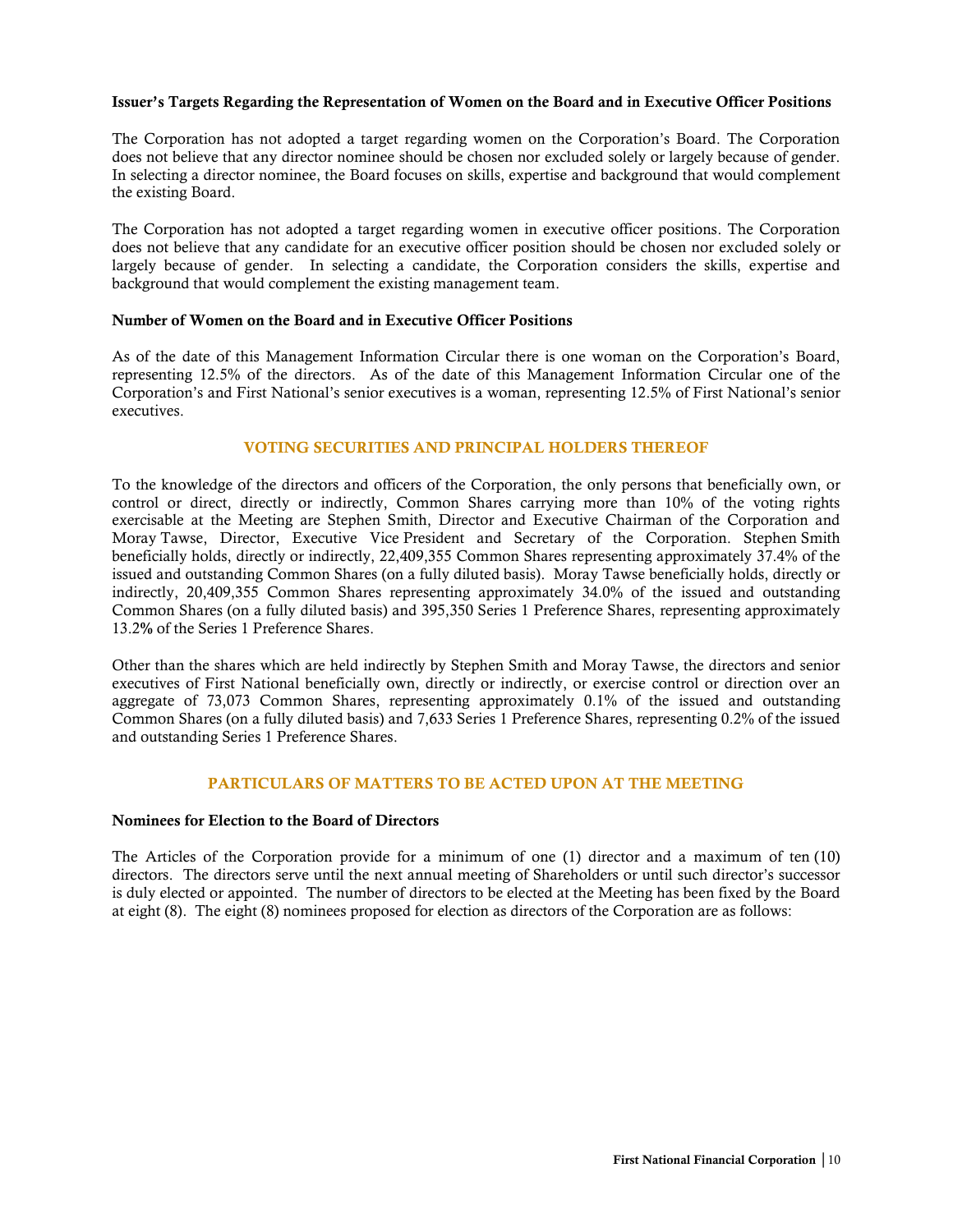| Name and Municipality<br>of Residence                                    | Present<br>Office       | Principal Occupation                                                                                                                                                                                                                                                       | Age | Director<br>(or Trustee)<br>Since | Number of Common Shares<br>of the Corporation<br>Beneficially Owned<br>or Controlled <sup>(1)</sup> |
|--------------------------------------------------------------------------|-------------------------|----------------------------------------------------------------------------------------------------------------------------------------------------------------------------------------------------------------------------------------------------------------------------|-----|-----------------------------------|-----------------------------------------------------------------------------------------------------|
| STEPHEN SMITH <sup>(2)</sup><br>Toronto, Ontario, Canada                 | Director                | Executive<br>Director<br>and<br>Chairman of<br><b>First National</b>                                                                                                                                                                                                       | 70  | April 19, 2006                    | 22,409,355(9)                                                                                       |
| <b>MORAY TAWSE</b><br>Toronto, Ontario, Canada                           | Director                | Director and Executive<br>Vice President and Secretary<br>of First National                                                                                                                                                                                                | 65  | April 19, 2006                    | 20,409,355(8)(9)                                                                                    |
| <b>JASON ELLIS</b><br>Toronto, Ontario, Canada                           | Director                | Director and President and<br>Chief Executive Officer of First<br>National                                                                                                                                                                                                 | 51  | January, 2022                     | 2,000                                                                                               |
| JOHN BROUGH (3)(4)(7)<br>Toronto, Ontario, Canada                        | Independent<br>Director | Corporate Director,<br>Wheaton Precious Metals Corp.                                                                                                                                                                                                                       | 75  | June 8, 2006                      | $\theta$                                                                                            |
| DUNCAN JACKMAN <sup>(5)</sup><br>Toronto, Ontario, Canada                | Independent<br>Director | Chairman, President and<br>CEO of E-L Financial<br>Corporation, Chairman,<br>The Empire Life Insurance<br>Company, Chairman,<br>Algoma Central Corporation,<br>Chairman and President of<br><b>Economic Investment Trust</b><br>Limited and United<br>Corporations Limited | 55  | June 8, 2006                      | 11,000                                                                                              |
| ROBERT MITCHELL <sup>(3)</sup><br>Vancouver, British<br>Columbia, Canada | Independent<br>Director | Executive<br>Chairman,<br>Dixon<br><b>Mitchell</b><br>Investment Counsel Inc.                                                                                                                                                                                              | 67  | June 8, 2006                      | 6,640                                                                                               |
| BARBARA PALK (5)(6)<br>Toronto, Ontario, Canada                          | Independent<br>Director | Corporate Director,<br>Crombie Real Estate Investment<br>Trust                                                                                                                                                                                                             | 70  | March 26, 2013                    | 3,000                                                                                               |
| ROBERT PEARCE (3)(5)<br>Oakville, Ontario, Canada                        | Independent<br>Director | Canada<br>Director,<br>Guaranty<br>Mortgage Insurance Company,<br>CPI Card Group and Duo Bank<br>of Canada                                                                                                                                                                 | 67  | July 6, 2017                      | 7,500                                                                                               |

#### Notes:

- (1) This information has been provided by the individual and has not been independently verified by counsel to the Corporation.
- (2) Mr. Smith was Chairman and Chief Executive Officer of the Corporation from 2006 until January 12, 2022. He is currently Executive Chairman of the Corporation.
- (3) Member of the Audit Committee.
- (4) Chair of Audit Committee.

\_\_\_\_\_\_\_\_\_\_\_\_\_\_\_\_\_\_\_\_\_\_\_\_\_\_

- (5) Member of the Governance Committee of First National Financial GP Corporation.
- (6) Chair of the Governance Committee of First National Financial GP Corporation.
- (7) Lead independent director.
- <sup>(8)</sup> Mr. Tawse also owns or controls, directly or indirectly, 393,350 Series 1 Preference Shares.
- (9) On December 13, 2019, a Shareholder controlled by Mr. Smith and two Shareholders controlled by Mr. Tawse sold a total of 1,259,240 Common Shares by way of a secondary offering. Mr. Smith now beneficially owns or controls 22,409,355 Common Shares, representing 37.4% of the issued and outstanding Commons Shares and Mr. Tawse beneficially owns or controls 20,409,355 Common Shares, representing 34% of the issued and outstanding Common Shares.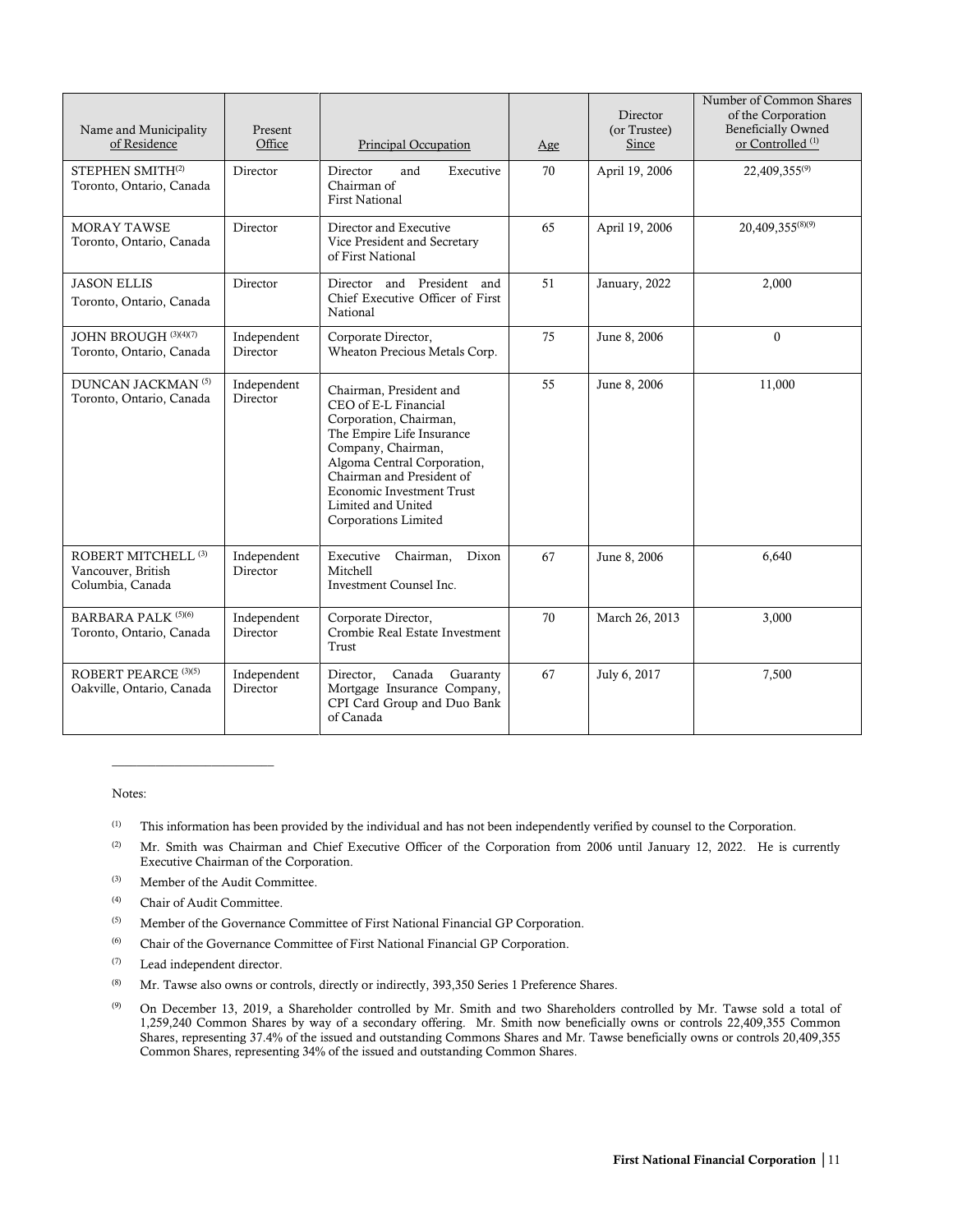*Stephen Smith*, one of Canada's leading financial services entrepreneurs, is the Executive Chairman and Cofounder of First National Financial Corporation. He has been an innovator in the development and utilization of various securitization techniques to finance mortgage assets, as well as a leader in the development and application of information technology in the mortgage industry.

From 2006 to January 12, 2022, Mr. Smith was Chief Executive Officer of First National Financial Corporation.

Mr. Smith is Chairman of Canada Guaranty Mortgage Insurance Company, which he owns in partnership with Ontario Teachers' Pension Plan. He is Chairman and co-owner of Duo Bank of Canada, formerly Walmart Canada Bank, whose subsidiary Fairstone Financial Inc., is Canada's largest non-bank consumer finance lender. Mr. Smith is the largest shareholder in Equitable Bank, Canada's Challenger Bank™. He is also Chairman of Peloton Capital Management, a North American focused private equity firm. Mr. Smith is a member of the board of directors of the C.D. Howe Institute, E-L Financial Corporation Limited and the Canada Infrastructure Bank. He is also Chairman of Historica Canada, which produces the Heritage Minutes and publishes The Canadian Encyclopedia. In 2019, Mr. Smith was inducted into the Canadian Business Hall of Fame.

In 2015, Queen's University announced the naming of the Stephen J.R. Smith School of Business at Queen's University, in honour of Mr. Smith and his historic \$50 million donation to the school.

Mr. Smith holds a Bachelor of Science (Honours) in Electrical Engineering from Queen's University and an M.Sc. in Economics from the London School of Economics.

*Moray Tawse* is Executive Vice President and Secretary of the Corporation, and Executive Vice President and Co-founder of First National. Mr. Tawse directs the operations of all of First National's commercial mortgage origination activities. With over 30 years of experience in the real estate finance industry, Mr. Tawse is one of Canada's leading experts on commercial real estate and is often called upon to deliver keynote addresses at national real estate symposiums.

*Jason Ellis* is the President and Chief Executive Officer of the Corporation and is responsible for the design and maintenance of strategy and operational excellence across the organization. Mr. Ellis joined First National in 2004 as Director, Capital Markets responsible for leading First National's capital markets' activities including interest rate risk management, funding, and securitization for all commercial and residential mortgage origination. Mr. Ellis was appointed Chief Operating Officer in 2018 and President in 2019. On January 12, 2022, Mr. Ellis was appointed Chief Executive Officer. Prior to joining First National in 2004, Mr. Ellis was with the Asset/Liability Management group at Manulife Financial and with RBC Dominion Securities in Toronto and New York where he traded fixed income and interest rate derivatives. Mr. Ellis holds a BA degree from the University of Western Ontario, an MBA degree from McMaster University and is a CFA charterholder.

*John Brough* is an executive with over 40 years of experience in the real estate industry. Mr. Brough was President of both Torwest, Inc. and Wittington Properties Limited, real estate development companies, from 1998 to December 31, 2007. Prior thereto, from 1996 to 1998, Mr. Brough was Executive Vice President and Chief Financial Officer of iSTAR Internet, Inc. From 1974 to 1996, he held a number of positions with Markborough Properties, Inc., his final position being Senior Vice President and Chief Financial Officer, which he held from 1986 to 1996. He is currently a director and Chairman of the Audit Committee of Wheaton Precious Metals Corp. Mr. Brough was formerly a director and Chairman of the Audit Committee of Canadian Real Estate Investment Trust from 2008 to 2018. Mr. Brough was formerly a director and Chair of the Audit and Risk Committee of Kinross Gold Corporation from 1994 to 2020. He holds a Bachelor of Arts degree (Economics) from the University of Toronto and is a Chartered Professional Accountant and a Chartered Accountant. He is also a graduate of the Institute of Corporate Directors – Director Education Program at the University of Toronto, Rotman School of Management. Mr. Brough is a member of the Institute of Corporate Directors, Chartered Professional Accountants of Ontario and Chartered Professional Accountants of Canada.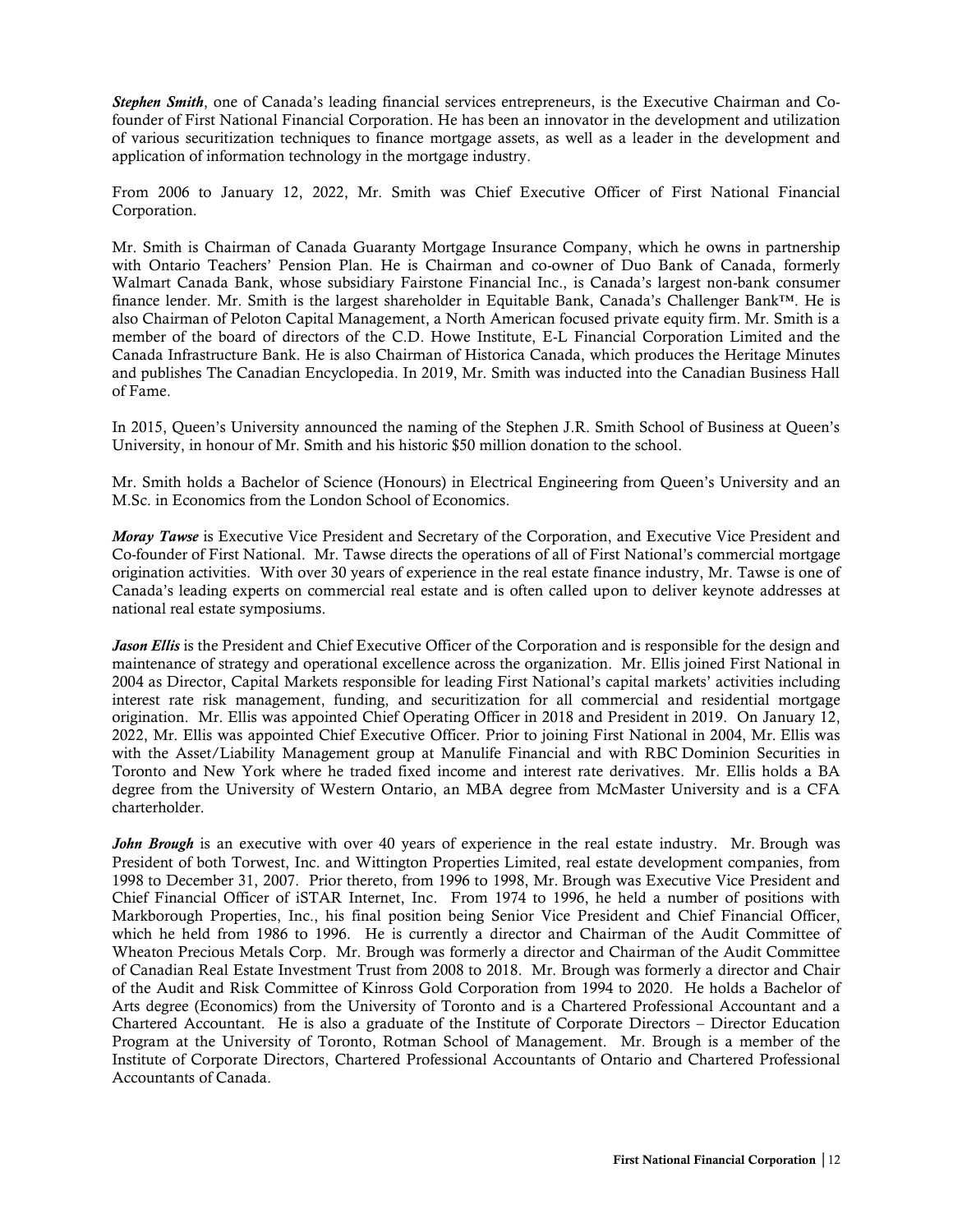*Duncan Jackman* has been Chairman, President and Chief Executive Officer of E-L Financial Corporation, an investment and insurance holding company, since 2003. In 2003, he was also elected Chairman of the board of directors of The Empire Life Insurance Company. Mr. Jackman is also Chairman of Algoma Central Corporation, the largest Great Lakes bulk shipper, as well as Chairman and President of Economic Investment Trust Limited and United Corporations Limited, two Canadian listed closed-end funds. He also serves as a member of the board of directors of several other public and private companies. Mr. Jackman is a member of the Business Council of Canada and formerly served on the Economic Advisory Council to the Minister of Finance, Government of Canada. He is also Chair of the Patron's Council for Community Living Toronto, which provides support to thousands of individuals with an intellectual disability. Mr. Jackman graduated from McGill University in Montreal.

*Robert Mitchell* was appointed Executive Chair and Chair of the Investment Committee of Dixon Mitchell Investment Canada Inc., a Vancouver-based investment management company, on January 1, 2021. From 2000 to 2020, he was President of Dixon Mitchell Investment Counsel Inc. Prior to that, he was Vice President, Investments at Seaboard Life Insurance Company. Mr. Mitchell has an MBA from the University of Western Ontario and a Bachelor of Commerce (Finance) from the University of Calgary, and is a CFA charterholder. Mr. Mitchell sits on the board of Equestrian Canada.

*Barbara Palk* retired as President of TD Asset Management Inc. in 2010, following a 30-year career in institutional investment and investment management. She currently serves on the board of directors of Crombie Real Estate Investment Trust, where she chairs the Human Resources Committee. Her experience on boards of directors include the Ontario Teachers' Pension Plan, where she chaired the Investment Committee; TD Asset Management USA Funds Inc.; Canadian Coalition for Good Governance, where she chaired the Governance Committee; Greenwood College School; the Investment Counselling Association of Canada; the Perimeter Institute; the Shaw Festival; UNICEF Canada; and Queen's University, where she was the Chair of the Board of Trustees. Ms. Palk is a member of the Institute of Corporate Directors, a Fellow of the Canadian Securities Institute and a CFA charterholder. She holds a Bachelor of Arts (Honours) in Economics from Queen's University, and has been named one of Canada's Top 100 Most Powerful Women (2004).

*Robert Pearce* serves on the board of directors of Canada Guaranty Mortgage Insurance Company, CPI Card Group and Duo Bank of Canada. Mr. Pearce spent 26 years with BMO Bank of Montreal from 1980 to 2006, most recently holding the position of President and Chief Executive Officer, Personal and Commercial Client Group. He also served on the board of directors of MasterCard International from 1998 to 2006 and as Chairman of the Canadian Bankers' Association from 2004 to 2006. Mr. Pearce holds a BA from the University of Victoria and a MBA from the University of British Columbia. Mr. Pearce brings over 40 years of operational and leadership experience in the financial services industry to the Board of Directors.

## IF ANY OF THE ABOVE NOMINEES IS FOR ANY REASON UNAVAILABLE TO SERVE AS A DIRECTOR, PROXIES IN FAVOUR OF MANAGEMENT WILL BE VOTED FOR ANOTHER NOMINEE IN THEIR DISCRETION UNLESS THE SHAREHOLDER HAS SPECIFIED IN THE PROXY THAT HIS OR HER COMMON SHARES ARE TO BE WITHHELD FROM VOTING IN THE ELECTION OF DIRECTORS.

The directors also serve as directors of First National Financial GP Corporation, the entity responsible for the management of First National Financial LP, which is the operating entity in which the Corporation holds a 99.99% interest (with the remaining 0.01% interest held by First National Financial GP Corporation, as general partner).

#### Appointment of Auditors

At the Meeting, Shareholders will be asked to approve a resolution appointing Ernst & Young LLP as auditors of the Corporation, and to authorize the directors to fix their remuneration. Ernst  $&$  Young LLP have acted as auditors of the Corporation (including its predecessor, the Fund) since June 15, 2006.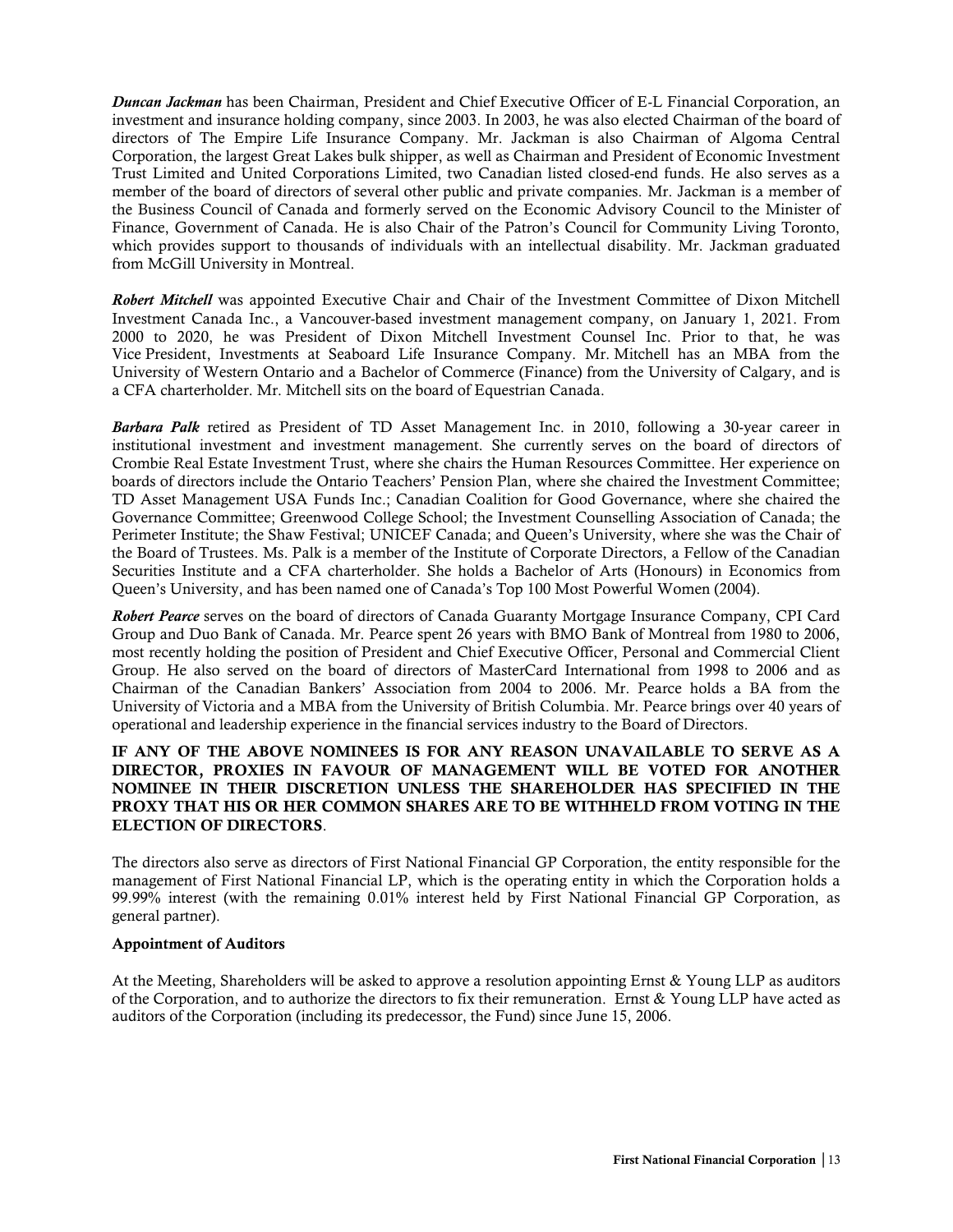Fees incurred by the Corporation for work performed by Ernst & Young LLP, the Corporation's external auditors, during each of the last two fiscal years for audit and audit-related services were as follows:

| <b>External Auditor Service Fees</b><br>(\$ thousands) |                          |      |  |  |
|--------------------------------------------------------|--------------------------|------|--|--|
| Ernst & Young LLP                                      | 2021                     | 2020 |  |  |
| <b>Audit Fees</b>                                      | 792                      | 857  |  |  |
| <b>Audit-Related Fees</b>                              | 652                      | 600  |  |  |
| <b>Tax Fees</b>                                        | $\overline{\phantom{a}}$ |      |  |  |
| <b>Total</b>                                           | .444                     | .457 |  |  |

Unless such authority is withheld, the persons named in the accompanying proxy will vote for **Ernst & Young** LLP, as auditors of the Corporation and to authorize the directors to fix their remuneration. The auditor will hold office until the next annual meeting of the Corporation's Shareholders or until their successors are appointed.

#### INTEREST OF PERSONS IN MATERIAL TRANSACTIONS

Other than as set forth herein and below, or as previously disclosed, management of the Corporation is not aware of any material interest, direct or indirect, of any informed person of the Corporation, any proposed director of the Corporation, or any associate or affiliate of any informed person or proposed director, in any transaction since the commencement of the Corporation's most recently completed financial period or in any proposed transaction of the Corporation which has materially affected or would materially affect the Corporation or any of its subsidiaries.

#### INTEREST OF CERTAIN PERSONS IN MATTERS TO BE ACTED UPON

No director or executive officer of the Corporation or any proposed nominee for election as a director of the Corporation, or any associate or affiliate of the foregoing persons has any material interest, direct or indirect, by way of beneficial ownership of securities or otherwise, in matters to be acted upon at the Meeting.

#### EXECUTIVE COMPENSATION

#### Compensation Discussion and Analysis

#### *Objectives of Compensation Program*

First National's compensation program is designed to retain and motivate highly qualified executive officers. First National compensation program is designed to reward performance that furthers the stated goals of First National.

#### *Elements of Compensation Program*

As discussed in further detail below, First National's compensation program consists of base salary and a discretionary bonus based on the overall financial performance of First National and the individual's own performance.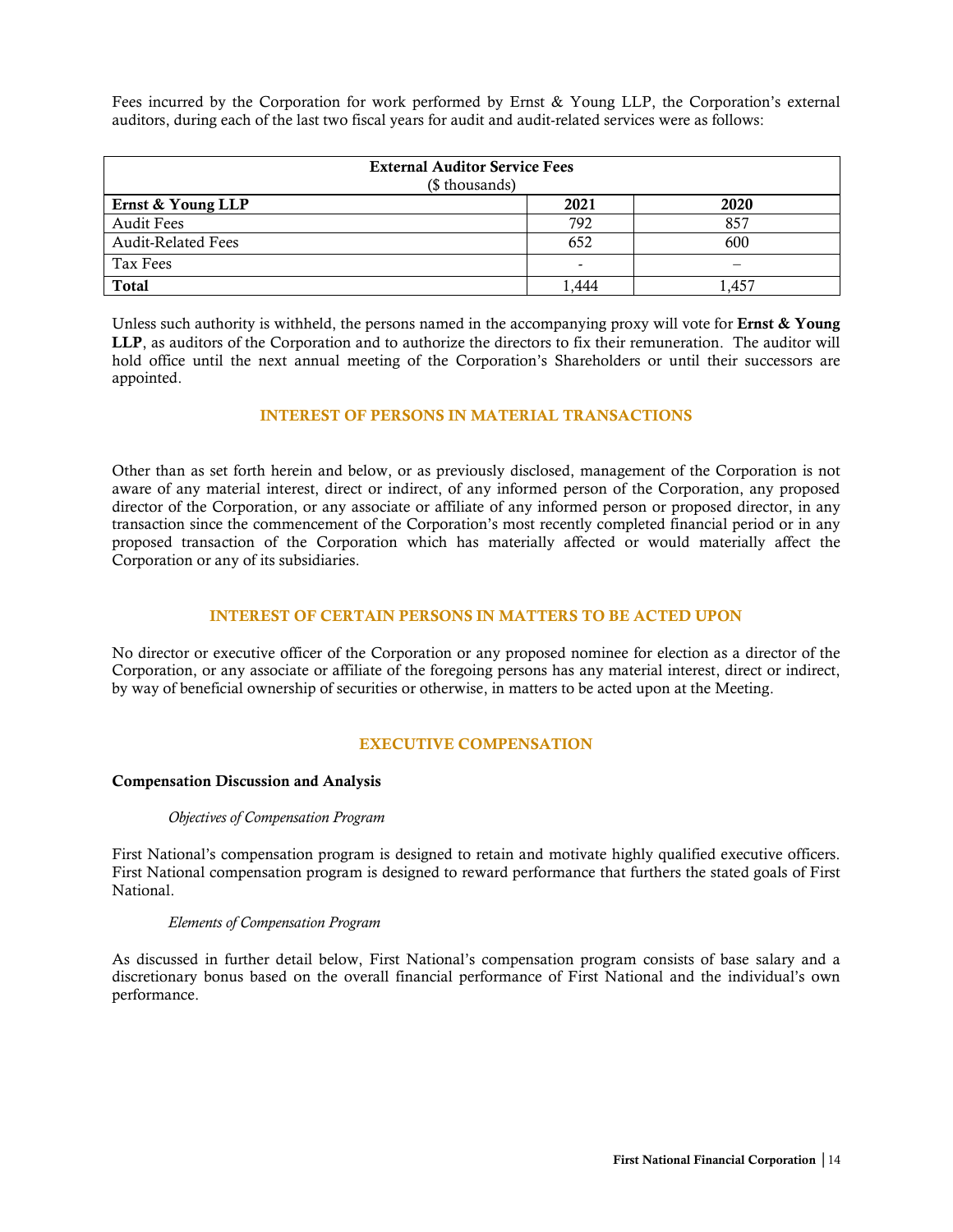#### *Base Salary*

The primary element of First National's compensation program is base salary. First National's view is that a competitive base salary is a necessary element for retaining qualified executive officers. The amount payable to a NEO (as defined below) as base salary is determined primarily by the number of years of experience of the NEO, as well as comparisons to the base salaries offered by comparable companies in the financial services industry. The base salary for each NEO is set at the end of each fiscal year for the next fiscal year.

Base salaries for Stephen Smith and Moray Tawse were set under the terms of employment contracts entered into at the time of the initial public offering of the Units of the Fund and adjusted by the board of directors of First National and are further described under the heading "Management Arrangements" below.

#### *Bonus*

A secondary element of First National's compensation program is performance bonuses. First National's view is that the performance bonus is an effective means of rewarding executive officers who contribute in a meaningful way to First National and is determined based on the executive officer's performance and the overall financial performance of First National. All bonuses are approved by the Board.

#### *Comparator Group*

First National's compensation program is developed with a view to providing competitive compensation that is in keeping with that offered by comparable companies in the financial services industry. The comparator group is comprised of the following companies: Home Capital Group Inc. and Equitable Group Inc. The companies in the comparator group were chosen because they participate in the same industry as First National and are similar in size to First National. First National reviewed overall compensation offered by the comparator group, comprised of salary and bonus figures for the 2019 fiscal year.

#### *Performance Goals*

The bonus payable to a NEO is based on the achievement of the goals set out in the NEOs annual financial plan for the NEOs department within First National, and the role the NEO played in achieving such goals. In addition, the bonus payable to a NEO will be adjusted up or down based on the overall performance of First National.

Total compensation of NEOs is determined by Stephen Smith and Moray Tawse, and is approved by the board of directors of First National.

#### Summary Compensation Table

The following table provides a summary of the compensation of the Chief Executive Officer, the Executive Vice President, the President and Chief Operating Officer, the Chief Financial Officer and the Senior Vice President, Commercial Mortgages (collectively, the "Named Executive Officers" or "NEOs") for the period from January 1, 2019 to December 31, 2021.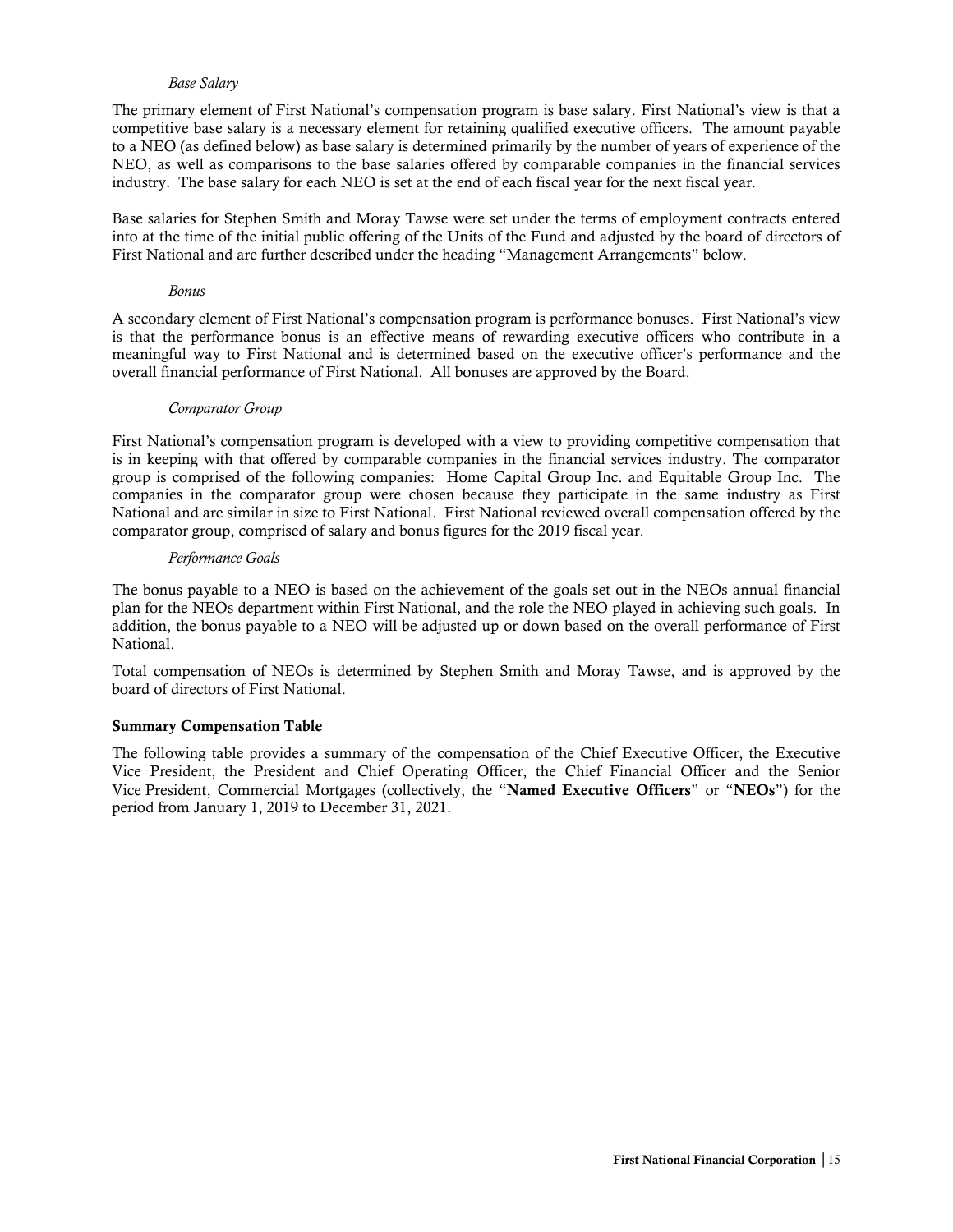| <b>NEO Name and Principal</b><br><b>Position</b> | Year | <b>Salary</b> | Share-<br>based<br>Awards | Option<br><b>Based</b><br>Awards | Non-Equity<br><b>Incentive Plan</b><br>Compensation<br>$(Annual)$ <sup>(1)</sup> | Pension<br>Value $(2)$ | All Other<br>Compensations<br>$($)$ | <b>Total</b> |
|--------------------------------------------------|------|---------------|---------------------------|----------------------------------|----------------------------------------------------------------------------------|------------------------|-------------------------------------|--------------|
| (a)                                              | (b)  | (c)           | (d)                       | (e)                              | (f)                                                                              | (g)                    | (h)                                 | $($)$        |
| STEPHEN SMITH (3)(4)                             | 2021 | 750,000.00    |                           |                                  | 2,000.00                                                                         |                        | 13,067.05                           | 765,067.05   |
| Chief Executive Officer                          | 2020 | 750,000.00    |                           |                                  |                                                                                  |                        | 12,832.56                           | 762,832.56   |
|                                                  | 2019 | 750,000.00    |                           |                                  |                                                                                  |                        | 12,832.56                           | 762,832.56   |
| MORAY TAWSE <sup>(3)</sup>                       | 2021 | 750,000.00    |                           |                                  | 2,000.00                                                                         |                        | 13,330.17                           | 765,330.17   |
| <b>Executive Vice President</b>                  | 2020 | 750,000.00    |                           |                                  |                                                                                  |                        | 13,079.30                           | 763,079.30   |
|                                                  | 2019 | 750,000.00    |                           |                                  |                                                                                  |                        | 13,079.30                           | 763,079.30   |
| JASON ELLIS <sup>(5)(6)(7)</sup>                 | 2021 | 900,000.00    |                           |                                  | 352,000.00                                                                       | 10,000.00              | 505.44                              | 1,262,505.44 |
| President and Chief                              | 2020 | 700,000.00    |                           |                                  | 350,000.00                                                                       | 10,000.00              | 489.06                              | 1,060,489.06 |
| Operating Officer                                | 2019 | 575,000.00    |                           |                                  | 300,000.00                                                                       | 10,000.00              | 489.06                              | 885,489.06   |
| <b>ROBERT INGLIS</b>                             | 2021 | 415,900.00    |                           |                                  | 307,000.00                                                                       | 10,000.00              | 504.84                              | 733,404.84   |
| Chief Financial                                  | 2020 | 407,745.00    |                           |                                  | 305,000.00                                                                       | 10,000.00              | 489.06                              | 723,234.06   |
| Officer                                          | 2019 | 399,750.00    |                           |                                  | 290,000.00                                                                       | 10,000.00              | 489.06                              | 700,239.06   |
| <b>JEREMY WEDGBURY</b>                           | 2021 | 459,000.00    |                           |                                  | 493,130.00                                                                       | 6,625.00               | 4,725.56                            | 963,480.56   |
| Senior Vice President,                           | 2020 | 450,000.00    |                           |                                  | 450,000.00                                                                       | 6,500.00               | 4,082.52                            | 910,582.52   |
| <b>Commercial Mortgages</b>                      | 2019 | 450,000.00    |                           |                                  | 375,000.00                                                                       | 6,500.00               | 4,082.52                            | 835,582.52   |

(1) The Corporation's Non-Equity Incentive Plan consists of cash payments based on performance.

 $(2)$  These amounts reflect to the Corporation's contribution to the NEO's deferred profit sharing plan.

<sup>(3)</sup> The total compensation paid to each of Mr. Smith and Mr. Tawse reflects the aggregate amount paid to each in consideration of all executive officer and director activities for the Corporation and its affiliates.

- (4) On January 12, 2022, Jason Ellis was appointed Chief Executive Officer and Stephen Smith remained Executive Chairman.
- <sup>(5)</sup> On October 24, 2018, Mr. Ellis was promoted to Chief Operating Officer. He was formerly Senior Vice President and Managing Director, Capital Markets.
- (6) On November 11, 2019, Mr. Ellis was promoted to President and his title changed to President and Chief Operating Officer.

(6) On January 12, 2022, Mr. Ellis was appointed Chief Executive Officer and his title changed to President and Chief Executive Officer.

#### **Narrative**

As described under the heading "Compensation Discussion and Analysis", compensation of NEOs other than Stephen Smith and Moray Tawse, is based on a combination of salary and bonus. Both salary and bonus are determined based on the performance of the individual, the individual's department and First National as a whole. Salary is established for the upcoming year based on the prior year's performance, while bonus is determined at the end of the fiscal year based on that year's performance.

Stephen Smith and Moray Tawse are compensated in accordance with the employment contracts entered into with First National on the date of the initial public offering of the Units of the Fund, as adjusted by the board of directors of First National, and further described under the heading "Management Arrangements" below. The compensation paid under these contracts has been adjusted, and may be subject to further adjustment, by the board of directors of First National. No material adjustments have been made since the date of the initial public offering of the Units of the Fund.

Each of the Jason Ellis, Robert Inglis and Jeremy Wedgbury met, was close to meeting or exceeded the financial plans set for their performances in 2021. When the individual and company wide performances were taken together, it was determined that each of these NEOs was eligible for a bonus as indicated in the compensation table above.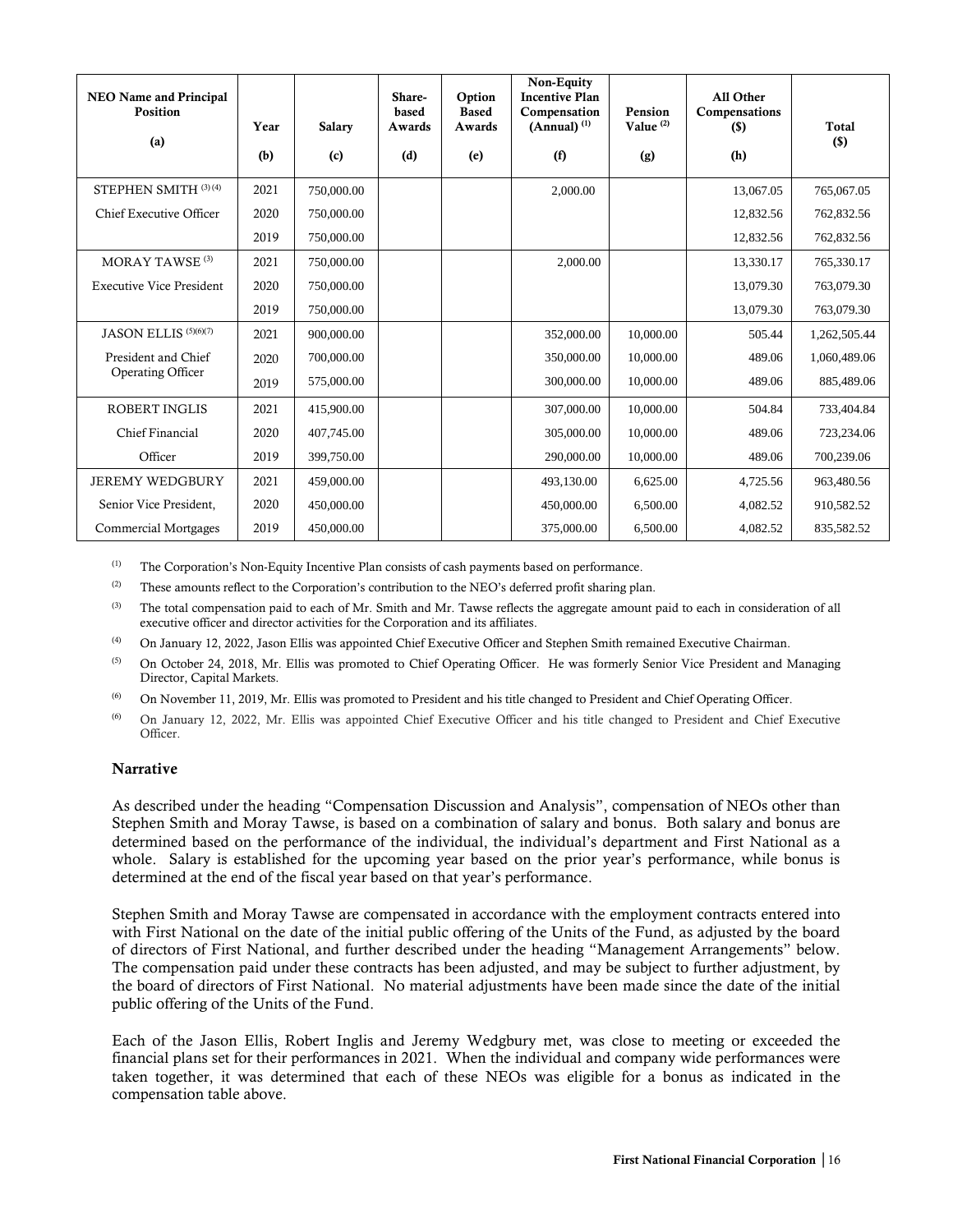#### Report on Executive Compensation

The Board is responsible for, among other things, making recommendations concerning the compensation of senior executive officers of First National Financial GP Corporation.

The total compensation structure for senior management (other than Stephen Smith and Moray Tawse) is comprised of an annual base amount and non-equity incentive plan compensation based on performance. Performance is based on achievement of corporate and individual objectives. For Stephen Smith and Moray Tawse, the Board has determined that given their ownership interests in the Corporation, non-equity incentive plan compensation is unnecessary as their interests are aligned with Shareholder value. There have been no identified risks associated with the Corporation's compensation policies that could have adverse consequences on the Corporation, particularly as a result of compensation of senior management not being comprised of any share-based or option-based awards. All risks that may be identified as part of a review of the Corporation's compensation policies are considered on a regular and ongoing basis by the Board.

There are no restrictions on NEOs or directors regarding the purchase of financial instruments that are designed to hedge or offset a decrease in market value of the Corporation's securities other than a prohibition from taking short positions in the Corporation's securities in an amount that would result in a net short position at any time. To the knowledge of the Corporation, for the financial year ended December 31, 2021, no NEO or director, directly or indirectly, employed a strategy to hedge or offset a decrease in market value of the Corporation's securities.

# Management Arrangements

At the date of the initial public offering of the Units of the Fund on June 15, 2006, First National entered into employment agreements with Stephen Smith and Moray Tawse, which contain customary confidentiality, non-solicitation and non-competition covenants that extend post-expiry or termination of employment. In each case, the confidentiality covenants extend indefinitely, while the non-solicitation and non-competition covenants will extend for a period of two years post-expiry or termination. If terminated for other than cause, each is entitled to twenty-four (24) months prior written notice or payment of an amount equal to twenty-four (24) months salary at the rate in effect at the time of his termination.

#### Termination and Change of Control Benefits

In November, 2017, the existing employment agreements with each NEO, other than Stephen Smith and Moray Tawse, were updated by the Corporation to provide certain rights in the event of a termination without cause or Change of Control (as defined below) of the Corporation.

#### Change of Control

If a Change of Control (as defined below) occurs, each NEO will be entitled to receive a change of control bonus equal to two (2) times such NEO's Total Compensation (as defined below) less applicable statutory deductions (the "Change of Control Payment"), payable over eight (8) equal quarterly instalments following the Change of Control provided such NEO is actively employed with the Corporation on the relevant payment dates. However, in the case of a termination without cause, any unpaid portion of the Change of Control Payment, if any, will be accelerated. The Change of Control Payment is in addition to any other entitlement arising from termination of such NEO's employment. "Total Compensation" means, for each NEO, an amount equal to such NEO's base salary plus the average performance bonus paid or payable for the immediately preceding two years. "Change of Control" means (i) any event as a result of or following which Stephen Smith and Moray Tawse, acting jointly or in concert, beneficially own or exercise control or direction over less than 30% of all issued and outstanding voting securities of the Corporation, or (ii) the acquisition by any party (other than Stephen Smith and Moray Tawse) acting jointly or in concert, of more than 50% of the issued and outstanding voting securities of the Corporation.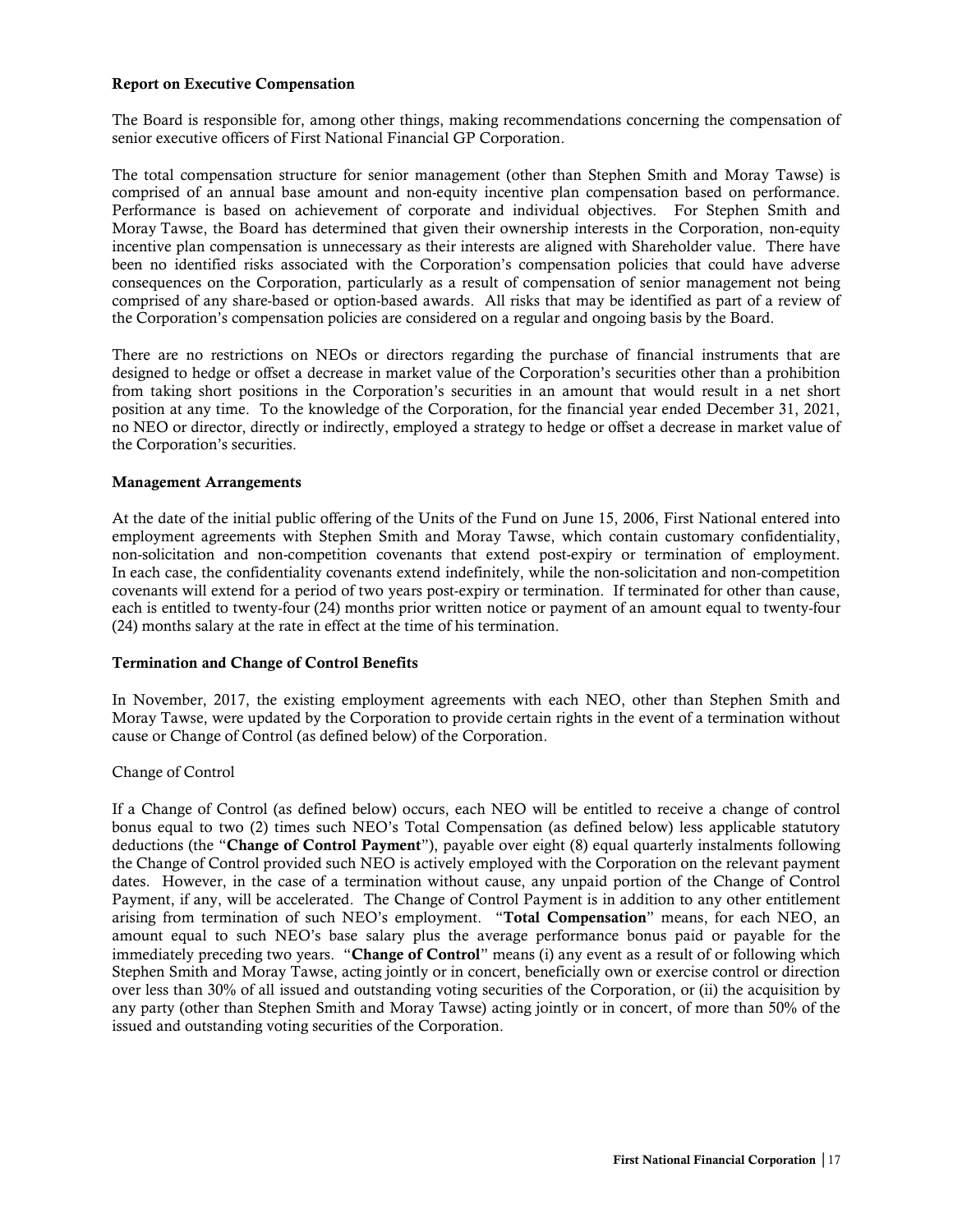#### Termination with Cause

In the event of termination with cause, no NEO is entitled to any further compensation following their date of termination, including any Change of Control Payment.

#### Termination without Cause

In the event of a termination without cause, each NEO is entitled to an amount equal to his Total Compensation for a period equal to twenty-four (24) months to be paid in the form of salary continuance in accordance with the Corporation's regular payment practices. In addition, each NEO will receive any accrued but unpaid base salary, any accrued but unpaid expenses required to be reimbursed under the applicable policy and accrued and unpaid vacation pay as required under applicable employment law.

If the NEO's employment is terminated without cause during the six (6) month period prior to a Change of Control the NEO remains eligible for the Change of Control Payment which will be paid within 60 days after the date of the Change in Control.

#### Resignation

If a NEO voluntarily terminates their employment with the Corporation, such NEO will not be entitled to any performance bonus or Change of Control Payment or any further payments whatsoever.

#### Non-Competition and Non-Solicitation

Each NEO is subject to non-competition and non-solicitation provisions during his employment and for a period of six months following the termination of employment without cause.

#### Termination and Change of Control Benefits

The following table shows the estimated incremental payments that would be paid to each NEO following the termination of their employment without cause or upon a Change of Control, assuming the triggering event took place on January 1, 2021.

| Event                                                                          | <b>Stephen Smith</b><br>(\$) | <b>Moray Tawse</b><br>(\$) | <b>Robert Inglis</b><br>$(\$)$ | Jeremy Wedgbury<br>(\$) | <b>Jason Ellis</b><br>$\left( \mathbb{S}\right)$ |
|--------------------------------------------------------------------------------|------------------------------|----------------------------|--------------------------------|-------------------------|--------------------------------------------------|
| <b>Termination without cause</b><br><b>Total Compensation</b><br>$(24$ months) | 1,500,000.00                 | 1,500,000.00               | 1,446,754.00                   | 1,927,800.00            | 2,700,000.00                                     |
| <b>Change of Control</b><br>Change of Control Payment                          | –                            |                            | 1,448,754.00                   | 1,929,800.00            | 2,702,000.00                                     |

#### Compensation of Directors

Compensation for independent directors of First National Financial GP Corporation is \$60,000 per director per year for attending meetings of its board of directors. The lead independent director receives an additional \$10,000 per year. The chair of the Audit Committee receives an additional \$20,000 per year, and the chair of the Governance Committee receives an additional \$10,000 per year. In addition, each director receives \$1,500 for each Board meeting, \$1,500 for each committee meeting, and \$1,000 for each telephone meeting the director attends. It is anticipated that the Executive Chairman will receive a salary of \$750,000 per year.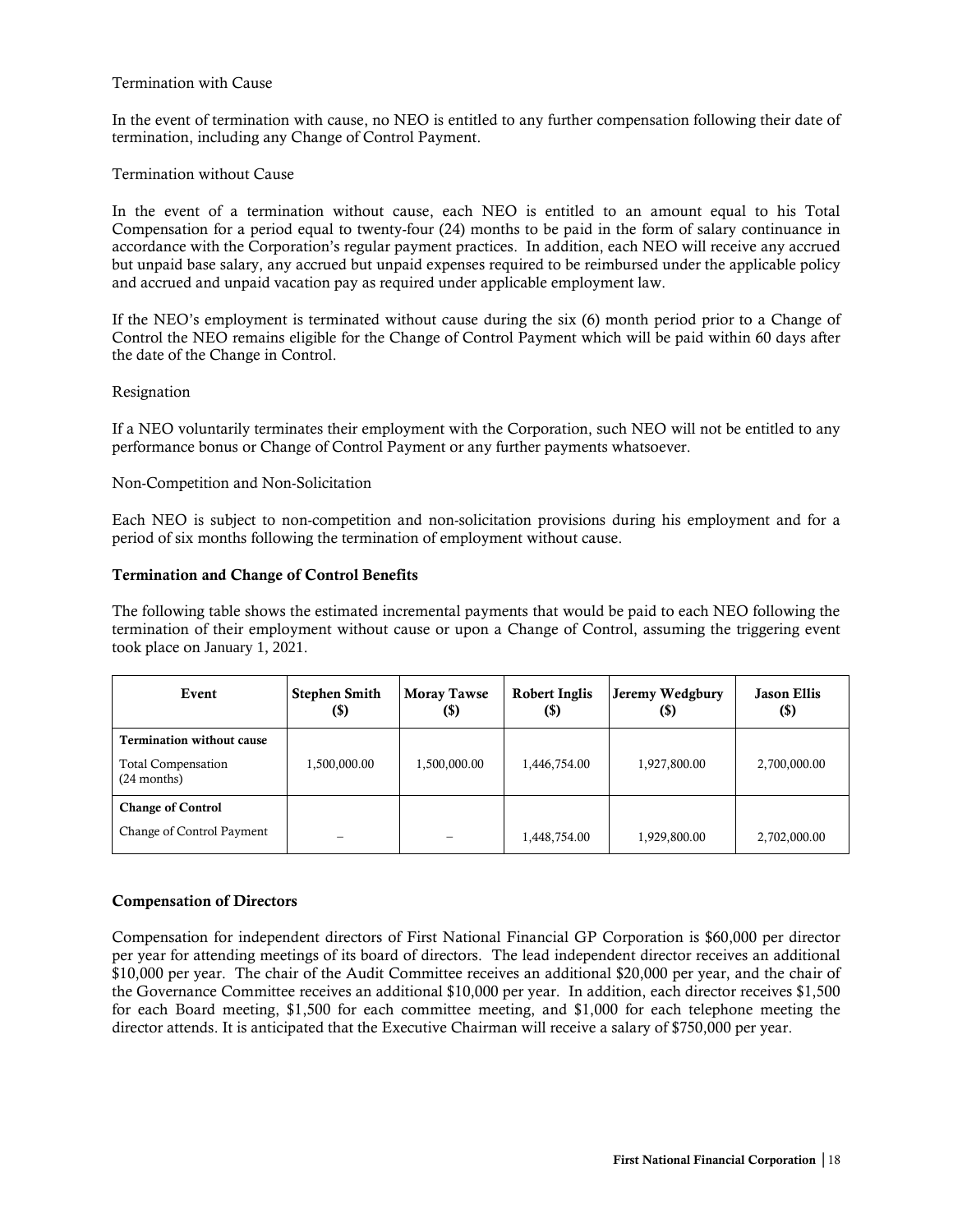In respect of the year ended December 31, 2021, independent directors received total fees of \$412,000, as set forth in the table below:

| Name                   | Board and<br><b>Director</b><br>$Retainers^{(1)}$ | Lead<br>Independent<br>Director Fee | Chair of<br>Audit<br>Committee<br>Retainer | Chair of<br>Governance<br>Committee<br>Retainer | <b>Board</b><br>Meeting<br>Fees | Committee<br>Meeting<br>Fees | <b>Special</b><br>Meeting<br>Fees | Adjustment<br>for March<br>2020 | Total        |
|------------------------|---------------------------------------------------|-------------------------------------|--------------------------------------------|-------------------------------------------------|---------------------------------|------------------------------|-----------------------------------|---------------------------------|--------------|
| <b>JOHN BROUGH</b>     | \$60,000.00                                       | \$10,000.00                         | \$20,000.00                                |                                                 | \$6,000.00                      | \$6,000.00                   | \$1,500.00                        |                                 | \$103,500.00 |
| <b>DUNCAN JACKMAN</b>  | \$60,000.00                                       |                                     |                                            |                                                 | \$6,000.00                      | \$6,000.00                   | \$1,500.00                        |                                 | \$73,500.00  |
| <b>ROBERT MITCHELL</b> | \$60,000.00                                       |                                     |                                            |                                                 | \$6,000.00                      | \$6,000.00                   | \$1,500.00                        | (\$1,500.00)                    | \$72,000.00  |
| <b>BARBARA PALK</b>    | \$60,000.00                                       |                                     |                                            | \$10,000.00                                     | \$6,000.00                      | \$,6000.00                   | \$1,500.00                        |                                 | \$83,500.00  |
| <b>ROBERT PEARCE</b>   | \$60,000.00                                       |                                     |                                            |                                                 | \$6,000.00                      | \$12,000.00                  | \$0.00                            | \$1,500.00                      | \$79,500.00  |
| <b>TOTAL</b>           | \$300,000.00                                      | \$10,000.00                         | \$20,000.00                                | \$10,000.00                                     | \$30,000.00                     | \$36,000.00                  | \$6,000.00                        | \$0.00                          | \$412,000.00 |

The independent directors do not receive any compensation other than retainers and fees set out in the table above.

First National Financial GP Corporation also reimburses directors for out-of-pocket expenses for attending meetings. No additional compensation is paid to directors for also serving as directors of the Corporation, except for attending separately held meetings. For the period ended December 31, 2021, the directors of the Corporation did not receive any additional compensation for acting as a director of the Corporation.

The Corporation maintains directors' and officers' liability insurance for the benefit of all directors and officers of the Corporation. In addition, the Corporation has entered into indemnification agreements with the Corporation's directors and officers. The indemnification agreements generally require that the Corporation indemnify and hold the indemnitees harmless to the greatest extent permitted by law for liabilities arising out of the indemnitees' service to the Corporation as directors and officers, if the indemnitees acted honestly and in good faith and in a manner the indemnitee reasonably believed to be in the Corporation's best interests and, with respect to criminal and administrative actions or proceedings that are enforced by monetary penalty, if the indemnitees had reasonable grounds to believe that his or her conduct was lawful. The indemnification agreements will also provide for the advancement of defence expenses to the indemnitees by the Corporation.

#### SHARE PERFORMANCE AND COST OF MANAGEMENT

#### Share Performance

The following graph compares the total cumulative return to Shareholders (and unitholders while the business was operated by the Fund) for \$100 invested in Common Shares of the Corporation, with the total cumulative return of the S&P/TSX Composite Index for the period from December 31, 2016 to December 31, 2021, assuming a \$100 investment on December 31, 2016, and reinvestment of distributions and dividends during the period: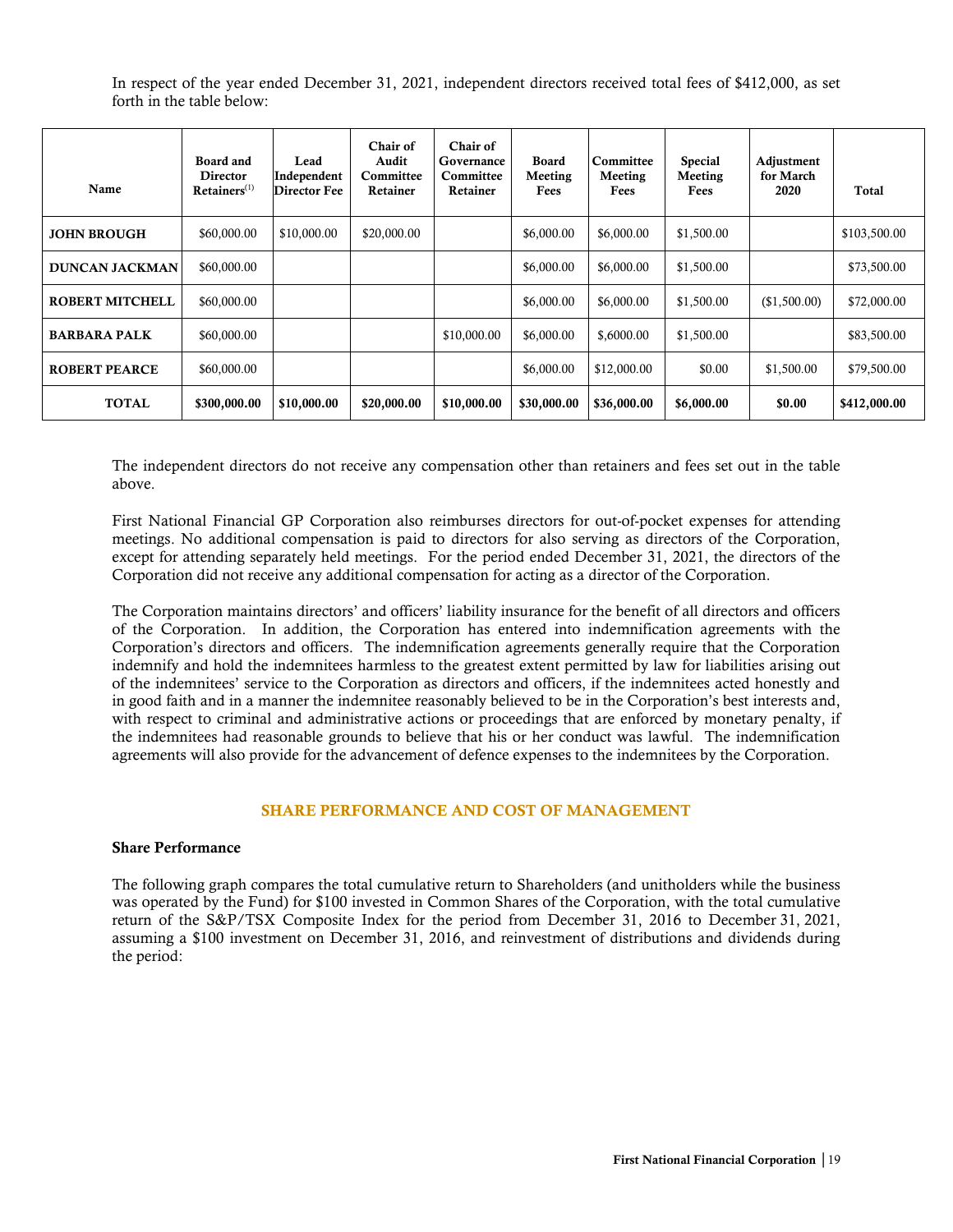

# 2021 Total Return: FN vs S&P/TSX

#### Cost of Management

Cost of Management is a measure used to show how corporate performance compares to compensation awarded to the Named Executive Officers. The Corporation calculates the ratio by dividing total compensation awarded to the Named Executive Officers by Pre-FMV Income for each of the last five years:

• total compensation includes salary and all other compensation as reported in the summary compensation table.

Pre-FMV Income is a measurement of earnings before income taxes that adjusts for losses and gains on financial instruments as reported in the Management's Discussion and Analysis of the Corporation. This non-IFRS measure adjusts income before income taxes by eliminating the impact of changes in fair value of financial instruments (except for those on mortgage investments).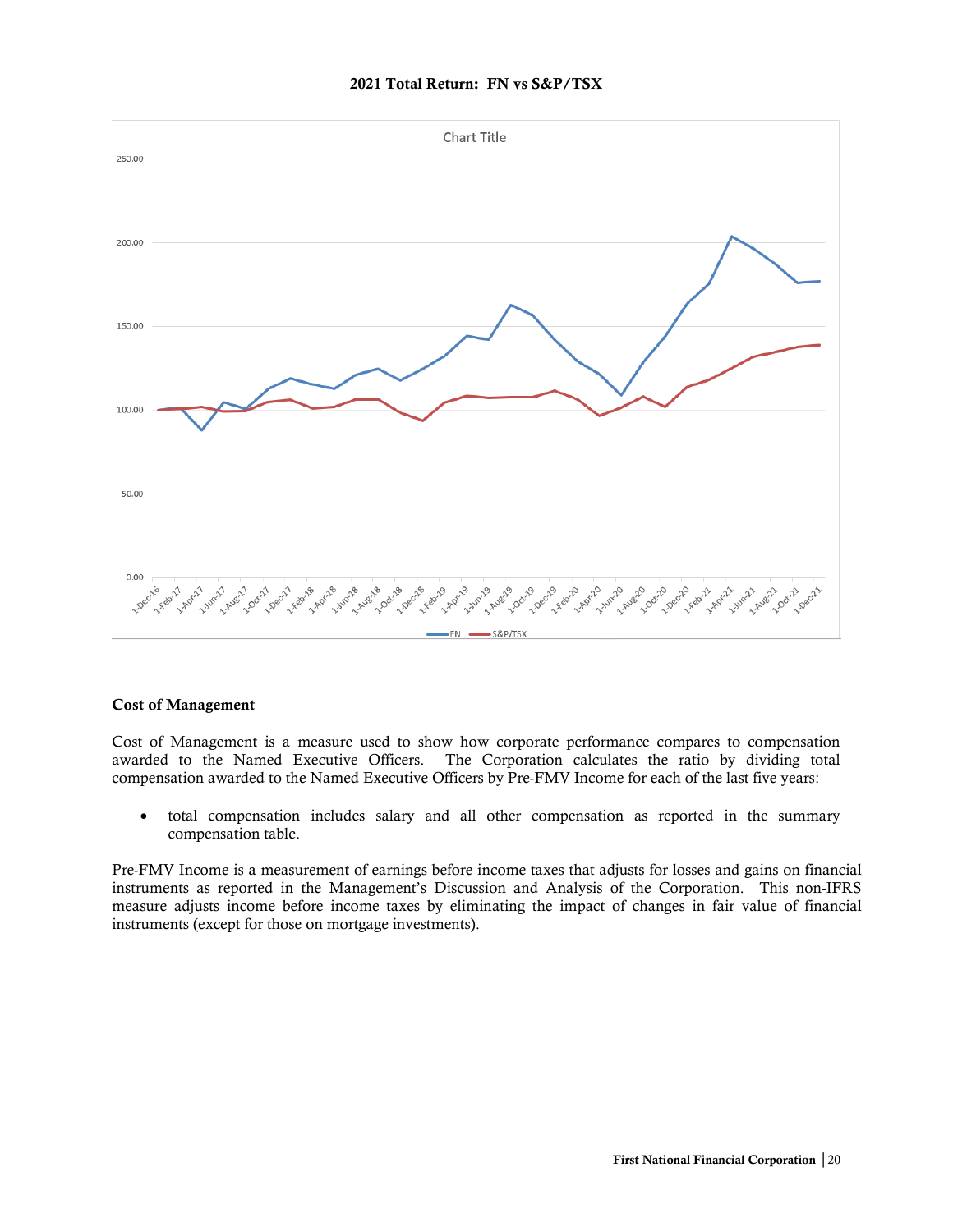|      | <b>Total compensation</b><br>awarded to NEOs<br>(\$ thousands) | Pre-FMV Income <sup>1</sup><br>(\$ thousands) | <b>Cost of Management</b> |
|------|----------------------------------------------------------------|-----------------------------------------------|---------------------------|
| 2021 | 4,489.8                                                        | 257,276                                       | 1.75%                     |
| 2020 | 4,220.2                                                        | 323,008                                       | 1.31%                     |
| 2019 | 3,947.2                                                        | 247,068                                       | 1.60%                     |
| 2018 | 3,790.9                                                        | 220,254                                       | 1.72%                     |
| 2017 | 3,611.1                                                        | 229,143                                       | 1.58%                     |

In 2017 and 2018, mortgage spreads tightened, which reduced earnings. In 2019, mortgage spreads were wider and the Corporation increased placement activity which accelerated the recognition of earnings in comparison to financial results in 2018 and 2017. In 2020, partially as a result of the COVID-19 pandemic, mortgage spreads in the last three quarters of the year were at their widest since 2009.Together with record origination levels, the Corporation recorded the highest Pre-FMV Income in its history. This resulted in this ratio being lower than in the previous three years. In 2021, financial markets recovered from the pandemic. In mid year mortgage spreads returned to pre-pandemic levels as competition for mortgage assets increased. Tighter spreads reduced profitability. Management considers the extent of some of these movements to be market related and therefore outside its control and not indicative of its performance. This is particularly true in 2020 when the Company benefited from a period of historically high mortgage spreads.

#### INDEBTEDNESS OF DIRECTORS AND EXECUTIVE OFFICERS

To the knowledge of the Corporation, no director, executive officer or employee, and no former trustee, director, executive officer or employee of the Corporation or any of its subsidiaries is currently or was at any time during the financial period ended December 31, 2021, indebted to the Corporation or to any of its subsidiaries and no indebtedness of such persons has been the subject of a guarantee, support agreement, letter of credit or other similar agreement provided by the Corporation or any of its subsidiaries or affiliates.

#### STATEMENT OF CORPORATE GOVERNANCE PRACTICES

The directors recognize the importance of corporate governance to the effective management of the Corporation and its Shareholders. The Corporation's approach to significant issues of corporate governance is designed with a view to ensuring that the business and affairs of the Corporation are effectively managed in order to enhance Shareholder value.

On June 30, 2005, the Canadian Securities Administrators ("CSA") implemented National Instrument 58-101 – Disclosure of Corporate Governance Practices ("NI 58-101") and National Policy 58-201 – Corporate Governance Guidelines ("NP 58-201"). NI 58-101 and NP 58-201 provide for mandated disclosure under NI 58-101 of an issuer's corporate governance practices, as well as best practices under NP 58-201.

The guidelines for effective corporate governance contained in the CSA rules, together with a brief description of the alignment of the Corporation's practices with respect to such guidelines, are set out in Appendix A to this Management Information Circular.

<sup>&</sup>lt;sup>1</sup> The figures for the period 2017 through 2019 have been restated to conform to the 2020 presentation.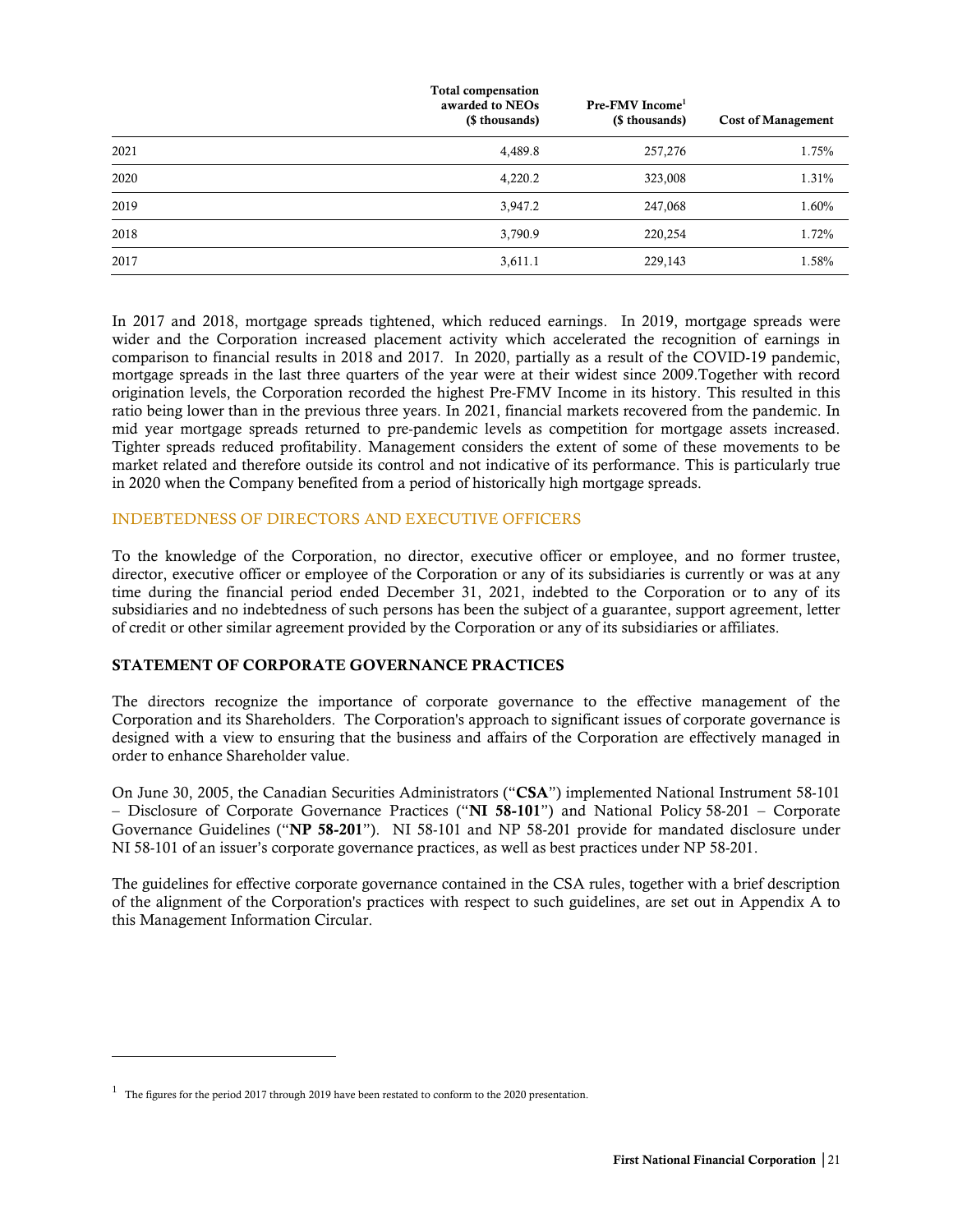#### ADDITIONAL INFORMATION

Additional information relating to the Corporation is available on the System for Electronic Document Analysis and Retrieval as www.sedar.com. Shareholders may contact the Corporation to request a copy of the Corporation's financial statements and accompanying management discussion and analysis by contacting the Corporation's Investor Relations Department, through email at rob.inglis@firstnational.ca, or through the Corporation's Internet website at www.firstnational.ca. Financial information is provided in the Corporation's comparative financial statements and accompanying management discussion and analysis for the fiscal period ended December 31, 2021. Further information regarding the Corporation's audit committee may be found at Appendix A of the Corporation's Annual Information Form for the period ended December 31, 2021.

# DIRECTORS' APPROVAL

The contents and sending of this Management Information Circular have been approved by the directors of the Corporation. A copy of this Management Information Circular has been sent to each director of the Corporation, each Shareholder entitled to notice of the Meeting and to the auditors of the Corporation.

DATED at Toronto, Ontario this 25th day of March, 2022.

#### BY ORDER OF THE BOARD OF DIRECTORS

/s/Stephen Smith

Stephen Smith Executive Chairman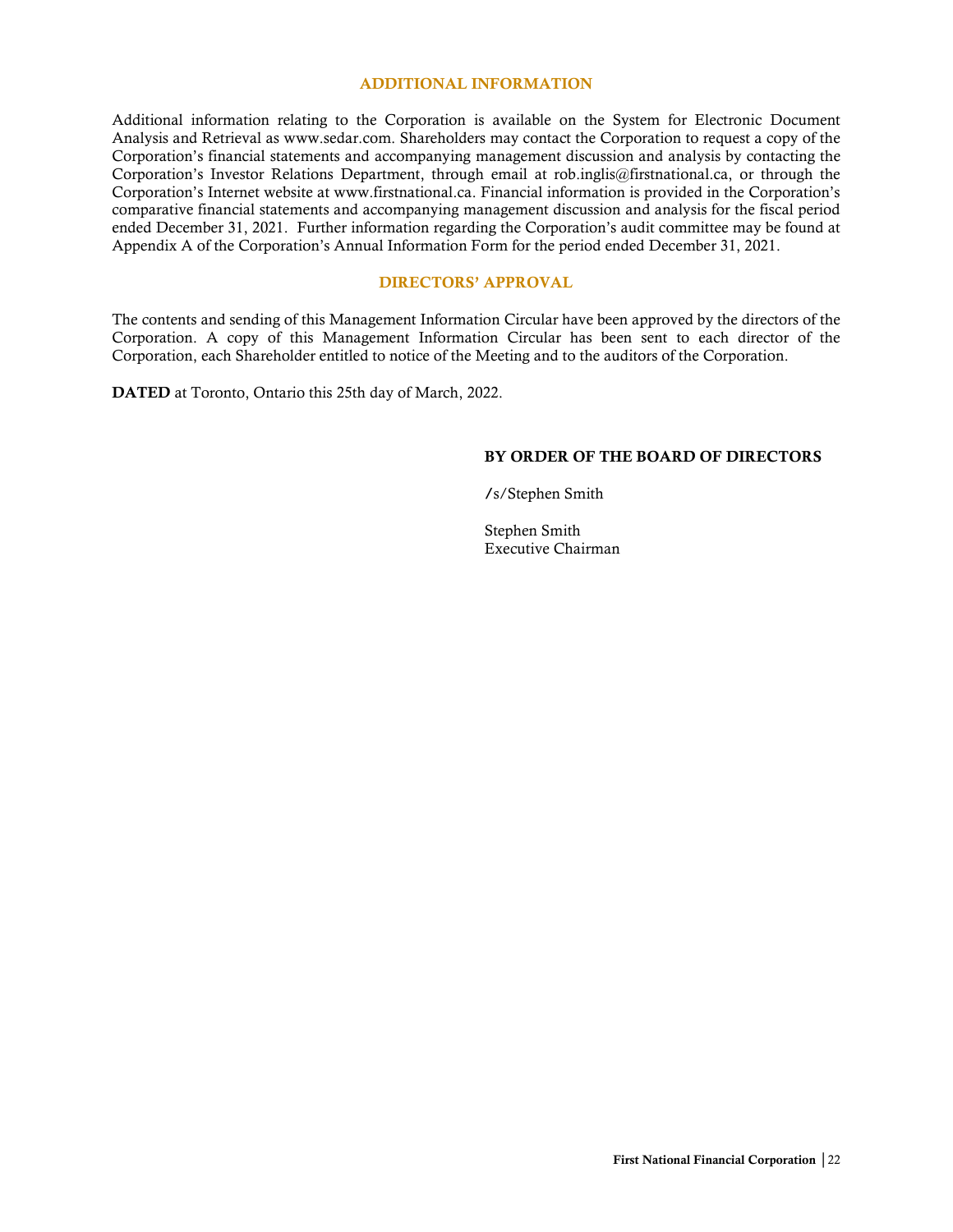## APPENDIX "A"

# CORPORATE GOVERNANCE OF THE CORPORATION

| <b>Board of Directors</b>                                                                     |                                                                                                                                                                                                                                                                                            |
|-----------------------------------------------------------------------------------------------|--------------------------------------------------------------------------------------------------------------------------------------------------------------------------------------------------------------------------------------------------------------------------------------------|
| Disclose the identity of directors who are independent.                                       | The Board considers each of the following 5 directors to be<br>independent.                                                                                                                                                                                                                |
|                                                                                               | John Brough, Toronto, Ontario, Corporate Director,<br>Wheaton Precious Metals Corp.                                                                                                                                                                                                        |
|                                                                                               | Duncan Jackman, Toronto, Ontario, Chairman, President<br>and CEO of E-L Financial Corporation, Chairman, The<br>Empire Life Insurance Company, Chairman, Algoma<br>Central Corporation, Chairman and President of Economic<br>Investment Trust Limited and United Corporations<br>Limited. |
|                                                                                               | Robert Mitchell, Vancouver, British Columbia, Executive<br>Chair, Dixon Mitchell Investment Counsel Inc.                                                                                                                                                                                   |
|                                                                                               | Barbara Palk, Toronto, Ontario, Corporate Director,<br>Crombie Real Estate Investment Trust.                                                                                                                                                                                               |
|                                                                                               | Robert Pearce, Oakville, Ontario, Director of Canada<br>Guaranty Mortgage Insurance Company, CPI Card Group<br>and Duo Bank of Canada.                                                                                                                                                     |
| Disclose the identity of directors who are not<br>independent and describe the basis for that | Stephen Smith, Moray Tawse and Jason Ellis are not<br>independent.                                                                                                                                                                                                                         |
| determination.                                                                                | Stephen Smith, Toronto, Ontario is Executive Chairman of<br>First National Financial Corporation.                                                                                                                                                                                          |
|                                                                                               | Moray Tawse, Toronto, Ontario is Executive<br>Vice-President and Secretary of First National Financial<br>Corporation.                                                                                                                                                                     |
|                                                                                               | Jason Ellis, Toronto, Ontario is President and Chief<br>Executive Officer of First National Financial Corporation.                                                                                                                                                                         |
| Disclose whether a majority<br>of directors<br>are<br>independent.                            | A majority of the directors are independent, as the board of<br>directors (the "Board") has five (5) directors who have been<br>determined to be independent and three directors who are<br>executive officers of First National. John Brough is the lead<br>independent director.         |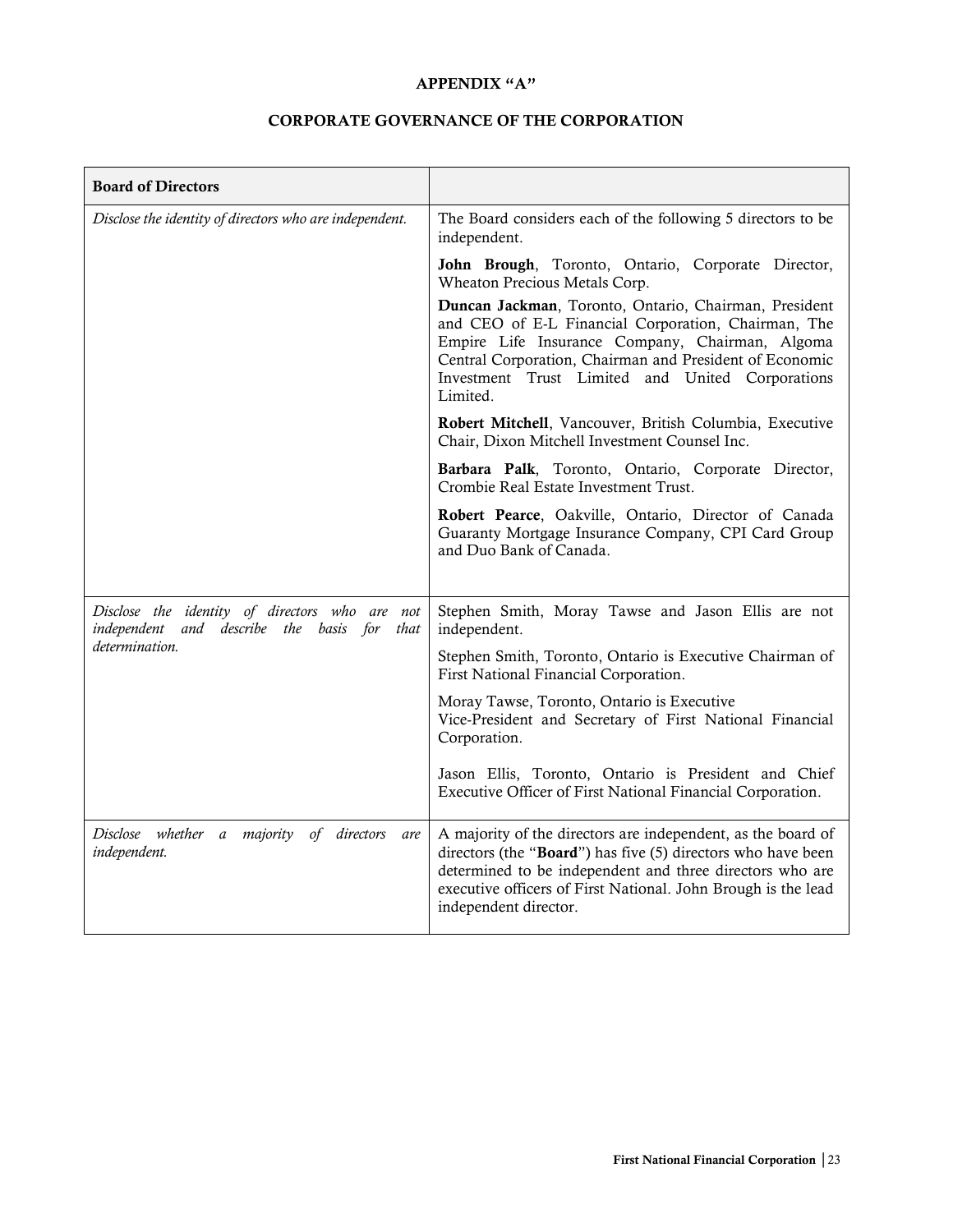| If a director is presently a trustee or director of any other<br>issuer that is a reporting issuer in a jurisdiction or a<br>foreign jurisdiction, identify both the director and the<br>other issuer.           | Duncan Jackman<br>E-L Financial Corporation<br>The Empire Life Insurance Company<br>Algoma Central Corporation<br>Economic Investment Trust Limited<br>United Corporations Limited                |                              |  |
|------------------------------------------------------------------------------------------------------------------------------------------------------------------------------------------------------------------|---------------------------------------------------------------------------------------------------------------------------------------------------------------------------------------------------|------------------------------|--|
|                                                                                                                                                                                                                  | <b>John Brough</b><br>Wheaton Precious Metals Corp.<br><b>Barbara Palk</b>                                                                                                                        |                              |  |
|                                                                                                                                                                                                                  | Crombie Real Estate Investment Trust                                                                                                                                                              |                              |  |
|                                                                                                                                                                                                                  | <b>Stephen Smith</b>                                                                                                                                                                              |                              |  |
|                                                                                                                                                                                                                  | <b>E-L Financial Corporation</b>                                                                                                                                                                  |                              |  |
| Disclose whether the independent directors hold<br>regularly scheduled meetings at which non-independent<br>directors and members of management are not in<br>attendance. If the independent directors hold such | The<br>independent directors<br>management or the non-independent directors present,<br>during each of the regularly scheduled Board and<br>Committee meetings.                                   | hold<br>without<br>meetings, |  |
| meetings, disclose the number of meetings held since the<br>beginning of the issuer's most recently completed<br>financial period.                                                                               | In 2021, the independent directors of First National met at<br>each of the four (4) Board meetings for a specified period of<br>time without non-independent directors and management<br>present. |                              |  |
| Disclose whether the chair of the Board is an<br>independent director. If the Board has a chair or lead<br>director who is an independent director, disclose the                                                 | The Executive Chairman of the Board is Stephen Smith.<br>From 2006 to January 12, 2022, Mr. Smith was Chief<br>Executive Officer of First National.                                               |                              |  |
| identity of the independent chair or lead director, and<br>describe his or her role and responsibilities.                                                                                                        | John Brough is the lead independent director.                                                                                                                                                     |                              |  |
| Disclose the attendance record of each director for all                                                                                                                                                          | <b>Director</b>                                                                                                                                                                                   | <b>Meetings Attended</b>     |  |
| Board meetings held since the beginning of the issuer's<br>most recently completed financial period.                                                                                                             | Stephen Smith                                                                                                                                                                                     | 4 of 4                       |  |
|                                                                                                                                                                                                                  | Moray Tawse                                                                                                                                                                                       | $4$ of $4$                   |  |
|                                                                                                                                                                                                                  | John Brough                                                                                                                                                                                       | $4$ of $4$                   |  |
|                                                                                                                                                                                                                  | Duncan Jackman                                                                                                                                                                                    | $4$ of $4$                   |  |
|                                                                                                                                                                                                                  | Robert Mitchell                                                                                                                                                                                   | $4$ of $4$                   |  |
|                                                                                                                                                                                                                  | Barbara Palk                                                                                                                                                                                      | $4$ of $4$                   |  |
|                                                                                                                                                                                                                  | <b>Robert Pearce</b>                                                                                                                                                                              | $4$ of $4$                   |  |
|                                                                                                                                                                                                                  | Jason Ellis was appointed as a Director on January 12,<br>2022.                                                                                                                                   |                              |  |
| Disclose the attendance record of each audit committee                                                                                                                                                           | <b>Audit Committee</b>                                                                                                                                                                            | <b>Meetings Attended</b>     |  |
| member for all meetings held since the beginning of the                                                                                                                                                          |                                                                                                                                                                                                   |                              |  |
|                                                                                                                                                                                                                  |                                                                                                                                                                                                   |                              |  |
| issuer's most recently completed financial period.                                                                                                                                                               | John Brough<br>Robert Mitchell                                                                                                                                                                    | 4 of 4<br>$4$ of $4$         |  |
|                                                                                                                                                                                                                  | <b>Robert Pearce</b>                                                                                                                                                                              | 4 of 4                       |  |
|                                                                                                                                                                                                                  | <b>Governance Committee</b>                                                                                                                                                                       |                              |  |
| Disclose the attendance record of each governance<br>committee member for all meetings held since the                                                                                                            | Barbara Palk                                                                                                                                                                                      | 4 of 4                       |  |
| beginning of the issuer's most recently completed                                                                                                                                                                | Duncan Jackman                                                                                                                                                                                    | $4$ of $4$                   |  |
| financial period.                                                                                                                                                                                                | Robert Pearce                                                                                                                                                                                     | 4 of 4                       |  |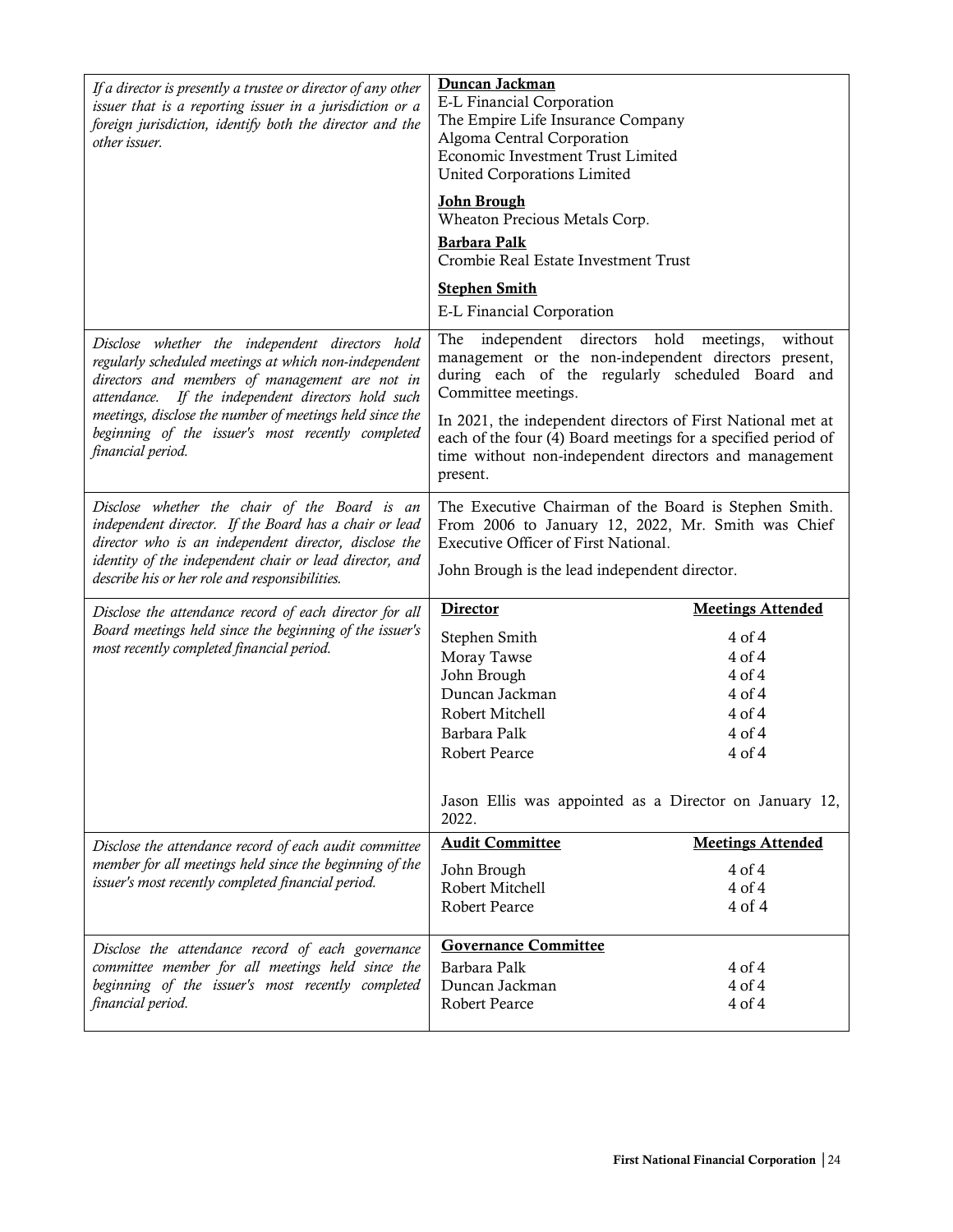| <b>Board Mandate</b>                                                                                                                                                   |                                                                                                                                                                                                                                                                                                                                                                               |
|------------------------------------------------------------------------------------------------------------------------------------------------------------------------|-------------------------------------------------------------------------------------------------------------------------------------------------------------------------------------------------------------------------------------------------------------------------------------------------------------------------------------------------------------------------------|
| Disclose the text of the Board's written mandate. If the<br>Board does not have a written mandate, describe how<br>the Board delineates its role and responsibilities. | The Board's Charter provides that the Board's general<br>responsibilities shall include, among other things:                                                                                                                                                                                                                                                                  |
|                                                                                                                                                                        | Review and approve strategic plans, corporate<br>objectives and business plans including significant<br>capital allocations and expenditures.                                                                                                                                                                                                                                 |
|                                                                                                                                                                        | Review and approve material transactions not in the<br>ordinary course of business.                                                                                                                                                                                                                                                                                           |
|                                                                                                                                                                        | Review and approve related party transactions.<br>$\bullet$                                                                                                                                                                                                                                                                                                                   |
|                                                                                                                                                                        | Monitor corporate performance against strategic plan<br>and corporate objectives, including receiving periodic<br>reports from senior management and overseeing<br>operating results on a regular basis to evaluate whether<br>the business is meeting its objectives.                                                                                                        |
|                                                                                                                                                                        | Ensure the Corporation has implemented procedures to<br>identify the principal risks of the Corporation's business<br>and operations and receive regular reports from senior<br>management to confirm processes, procedures and<br>practices are in place to manage identified risks.                                                                                         |
|                                                                                                                                                                        | Ensure the Corporation has implemented policies and<br>$\bullet$<br>procedures to comply with privacy legislation and anti-<br>money laundering legislation.                                                                                                                                                                                                                  |
|                                                                                                                                                                        | Ensure the Corporation has implemented policies and<br>$\bullet$<br>procedures to comply with privacy legislation and anti-<br>money laundering and terrorist financing legislation<br>and receive periodic reports from senior management<br>to confirm that these programs are operating<br>effectively.                                                                    |
|                                                                                                                                                                        | Review and approve the Corporation's annual and<br>interim financial statements and related management's<br>discussion and analysis, annual information form,<br>management proxy circular, provided the Board may<br>delegate to the Audit Committee the responsibility to<br>review such financial statements and information and<br>make its recommendations to the Board. |
|                                                                                                                                                                        | Monitor, advise and evaluate the Chief Executive<br>$\bullet$<br>Officer and other members of senior management.                                                                                                                                                                                                                                                              |
|                                                                                                                                                                        | Approve Lead Director annually.<br>$\bullet$                                                                                                                                                                                                                                                                                                                                  |
|                                                                                                                                                                        | Approve Chair of the Board annually.<br>$\bullet$                                                                                                                                                                                                                                                                                                                             |
|                                                                                                                                                                        | Monitor management succession planning.<br>$\bullet$                                                                                                                                                                                                                                                                                                                          |
|                                                                                                                                                                        | Corporation's<br>development<br>Oversee<br>the<br>and<br>$\bullet$<br>maintenance of a culture of ethical behaviour and<br>compliance with laws and regulations, auditing and<br>accounting principles, and the Corporation's own<br>governing documents.                                                                                                                     |
|                                                                                                                                                                        | Oversee the Corporation's environmental, social and<br>$\bullet$<br>corporate governance plans and strategies.                                                                                                                                                                                                                                                                |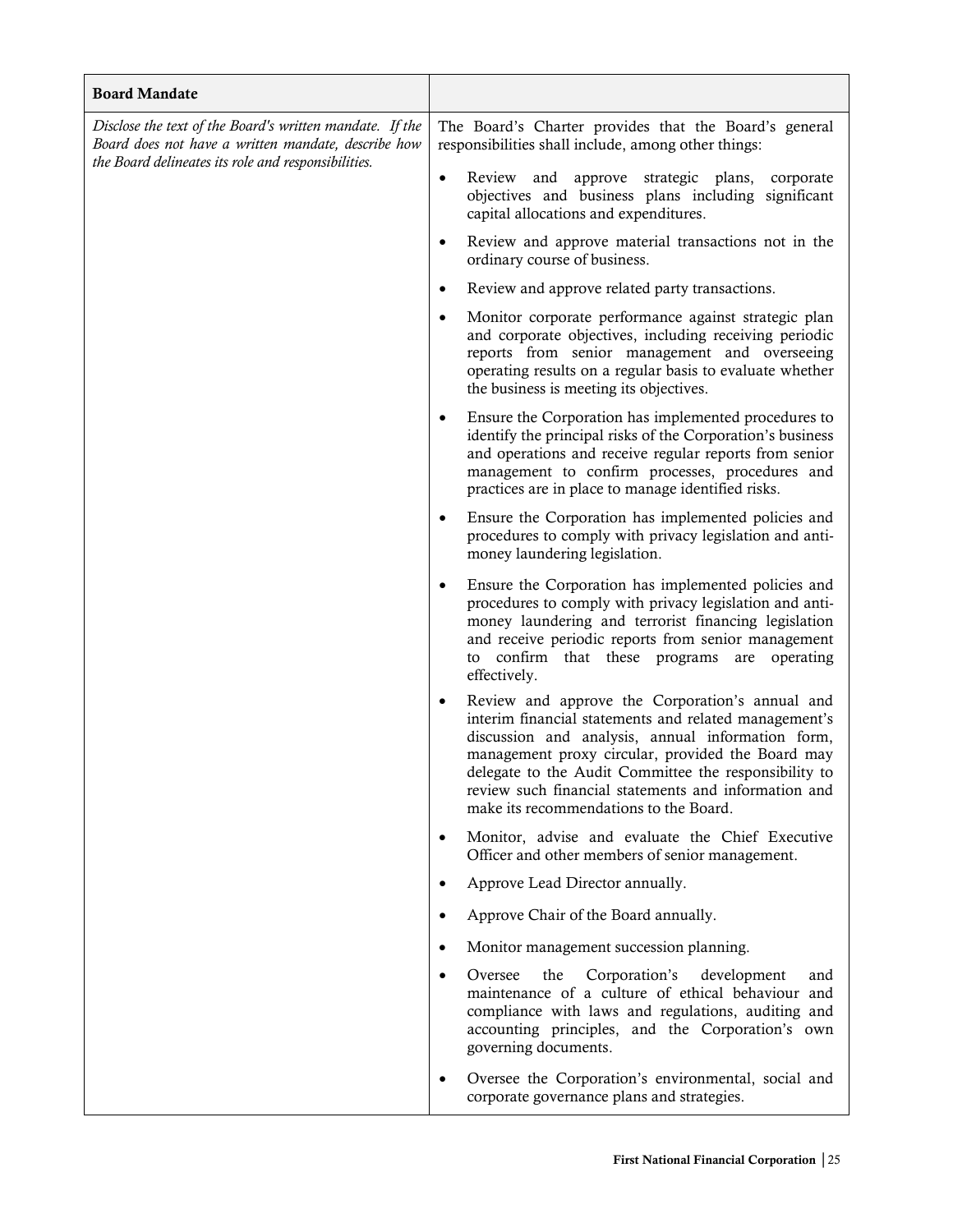| Review and assess the adequacy of this Charter from<br>time to time and where necessary, recommend changes<br>for approval.                                                                                                                                                                                                                                                                   |
|-----------------------------------------------------------------------------------------------------------------------------------------------------------------------------------------------------------------------------------------------------------------------------------------------------------------------------------------------------------------------------------------------|
| Perform such other functions as are prescribed by law<br>$\bullet$<br>or are assigned to the Board in the Corporation's<br>governing documents.                                                                                                                                                                                                                                               |
| The Board is also responsible for approving the following:                                                                                                                                                                                                                                                                                                                                    |
| Approve the raising of debt or equity capital and other<br>$\bullet$<br>major financial activities.                                                                                                                                                                                                                                                                                           |
| Approve all major organizational restructurings.<br>$\bullet$                                                                                                                                                                                                                                                                                                                                 |
| Approve material acquisitions and divestitures.<br>$\bullet$                                                                                                                                                                                                                                                                                                                                  |
| Approve the nomination of directors.                                                                                                                                                                                                                                                                                                                                                          |
| Approve major corporate policies, provided the Board<br>$\bullet$<br>may delegate to a Committee the responsibility to<br>review such policies and make its recommendations to<br>the Board.                                                                                                                                                                                                  |
| Approve and declare dividends.                                                                                                                                                                                                                                                                                                                                                                |
| Approve the compensation of the Chief Executive<br>Officer.                                                                                                                                                                                                                                                                                                                                   |
| Approve the compensation of other members of senior<br>management and review and approve all incentive<br>compensations plans and equity-based compensation<br>plans.                                                                                                                                                                                                                         |
| The Charter provides that the directors must act honestly<br>and in good faith with a view to the best interests of the<br>Corporation.                                                                                                                                                                                                                                                       |
| In 2018, the Board participated in a successful executive<br>search to hire a Chief Operating Officer for the<br>Corporation. After both an external and internal search<br>through an executive search consultant, Mr. Jason Ellis<br>(formerly Senior Vice President and Managing Director,<br>Capital Markets) was hired for this position in October<br>2018.                             |
| On November 11, 2019, Mr. Ellis was appointed President<br>of the Corporation and held the positions of President and<br>Chief Operating Officer.                                                                                                                                                                                                                                             |
| On January 12, 2022, Mr. Smith resigned as Chief<br>Executive Officer and now holds the position of Executive<br>Chairman of the board (formerly Chair and Chief Executive<br>Officer). Mr. Ellis was appointed as a Director of First<br>National Financial Corporation and as Chief Executive<br>Officer and now holds the positions of Director, President<br>and Chief Executive Officer. |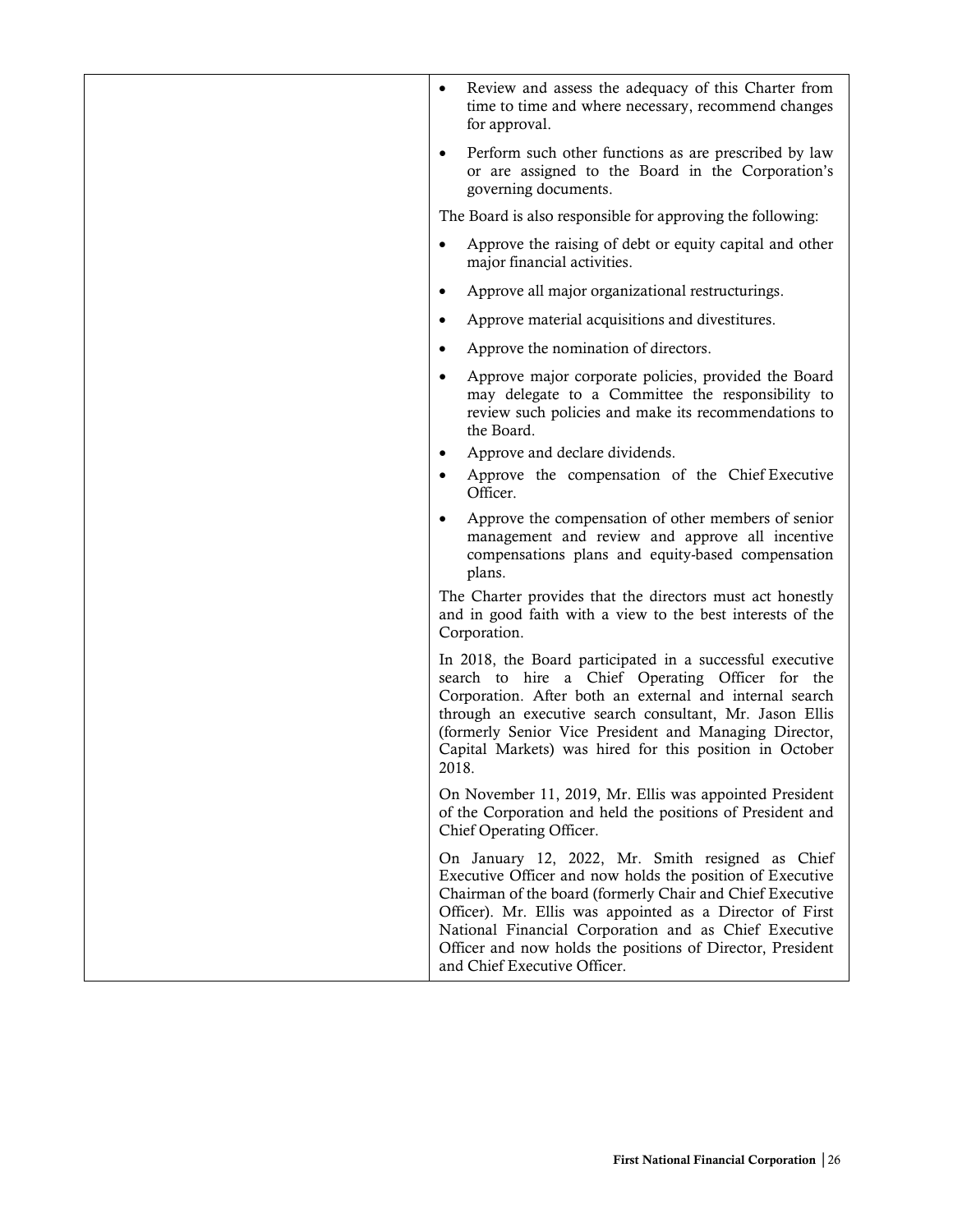| <b>Position Descriptions</b>                                                                                                                                                                                                                                                                                                                                      |                                                                                                                                                                                                                                                                                                                                                                                                                                                                                                                                                                                                                                                                                                                                  |
|-------------------------------------------------------------------------------------------------------------------------------------------------------------------------------------------------------------------------------------------------------------------------------------------------------------------------------------------------------------------|----------------------------------------------------------------------------------------------------------------------------------------------------------------------------------------------------------------------------------------------------------------------------------------------------------------------------------------------------------------------------------------------------------------------------------------------------------------------------------------------------------------------------------------------------------------------------------------------------------------------------------------------------------------------------------------------------------------------------------|
| Disclose whether the Board has developed written<br>position descriptions for the chair and the chair of each<br>Board committee. If the Board has not developed<br>written position descriptions for the chair and/or the<br>chair of each Board committee, briefly describe how the<br>Board delineates the role and responsibilities of each<br>such position. | The directors have developed specific written position<br>descriptions for the Chair of the Board and the lead<br>independent director. The Board has adopted a Charter for<br>its Audit Committee, a copy of which is appended to the<br>Corporation's Annual Information Form filed on SEDAR.<br>The Governance Committee is a committee of the board of<br>directors of First National Financial GP Corporation,<br>which is responsible for the management of First National<br>Financial LP. The Board believes that the charters of the<br>Corporation's Audit Committee and the Governance<br>Committee of First National Financial GP Corporation<br>adequately delineate the roles of the chairs of such<br>committees. |
|                                                                                                                                                                                                                                                                                                                                                                   | Although written position descriptions have not been<br>adopted, other than for the Executive Chair of the Board<br>and the lead independent director, the Chair of each<br>committee is aware that the role and responsibilities of each<br>such position includes:                                                                                                                                                                                                                                                                                                                                                                                                                                                             |
|                                                                                                                                                                                                                                                                                                                                                                   | chairing meetings;<br>٠                                                                                                                                                                                                                                                                                                                                                                                                                                                                                                                                                                                                                                                                                                          |
|                                                                                                                                                                                                                                                                                                                                                                   | planning and organizing Board/committee activities;<br>٠                                                                                                                                                                                                                                                                                                                                                                                                                                                                                                                                                                                                                                                                         |
|                                                                                                                                                                                                                                                                                                                                                                   | providing leadership to enhance effectiveness;<br>$\bullet$                                                                                                                                                                                                                                                                                                                                                                                                                                                                                                                                                                                                                                                                      |
|                                                                                                                                                                                                                                                                                                                                                                   | ensuring responsibilities are well understood by<br>٠<br>Board/committee members and management, and that<br>the boundaries between Board and management<br>responsibilities are clearly understood and respected;                                                                                                                                                                                                                                                                                                                                                                                                                                                                                                               |
|                                                                                                                                                                                                                                                                                                                                                                   | ensuring that adequate resources are available,<br>$\bullet$<br>including timely and relevant information, to allow the<br>Board/committee to meet its responsibilities; and                                                                                                                                                                                                                                                                                                                                                                                                                                                                                                                                                     |
|                                                                                                                                                                                                                                                                                                                                                                   | reporting to the full Board on decisions or<br>recommendations made by a committee.                                                                                                                                                                                                                                                                                                                                                                                                                                                                                                                                                                                                                                              |
|                                                                                                                                                                                                                                                                                                                                                                   | The Governance Committee will review annually the<br>Charter of the Board, Charter of the Governance<br>Committee and Mandates of the Executive Chairman of<br>the Board and lead independent director, and will<br>confirm that the Charter of the Audit Committee has<br>been reviewed by the Audit Committee.                                                                                                                                                                                                                                                                                                                                                                                                                 |
| Disclose whether the Board and Chief Executive Officer<br>have developed a written position description for the<br>Chief Executive Officer. If the Board and the Chief<br>Executive Officer have not developed such a position<br>description, briefly describe how the Board delineates<br>the role and responsibilities of the Chief Executive<br>Officer.      | The Board has not developed a written position description<br>for the Chief Executive Officer. The Board annually reviews<br>the Chief Executive Officer's goals, objectives and<br>compensation for the upcoming year.                                                                                                                                                                                                                                                                                                                                                                                                                                                                                                          |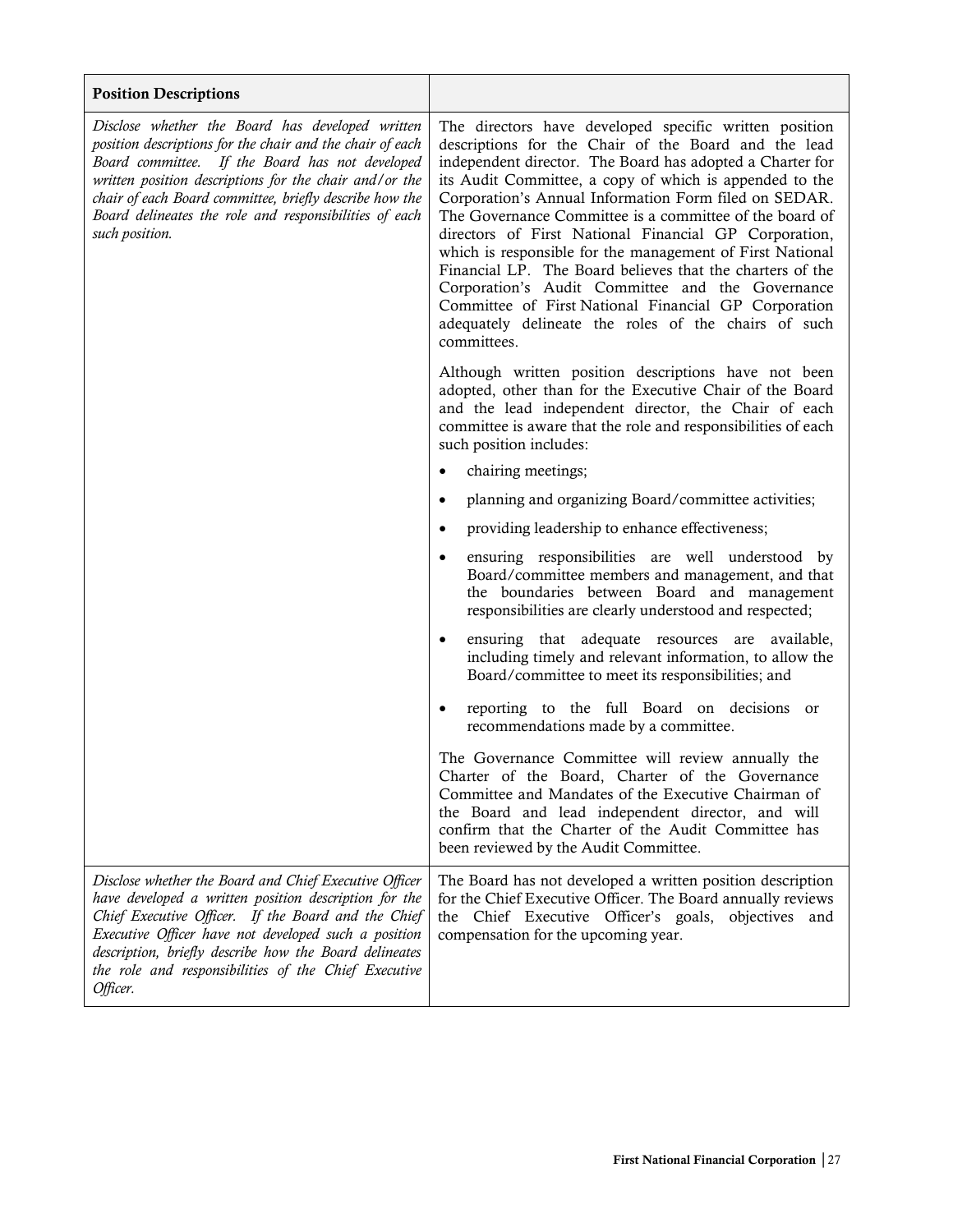| <b>Orientation and Continuing Education</b>                                                                                                                                                                                                                                                                                                                                                                                                                                                                                                                                                                                                                                                         |                                                                                                                                                                                                                                                                                                                                                                                                                                                                                                                                                                                                                                                                                                                                                                                                                                                                                                                                                                                                                        |
|-----------------------------------------------------------------------------------------------------------------------------------------------------------------------------------------------------------------------------------------------------------------------------------------------------------------------------------------------------------------------------------------------------------------------------------------------------------------------------------------------------------------------------------------------------------------------------------------------------------------------------------------------------------------------------------------------------|------------------------------------------------------------------------------------------------------------------------------------------------------------------------------------------------------------------------------------------------------------------------------------------------------------------------------------------------------------------------------------------------------------------------------------------------------------------------------------------------------------------------------------------------------------------------------------------------------------------------------------------------------------------------------------------------------------------------------------------------------------------------------------------------------------------------------------------------------------------------------------------------------------------------------------------------------------------------------------------------------------------------|
| Briefly describe what measures the Board takes to orient<br>new directors regarding i) the role of the Board, its<br>committees and its directors, and ii) the nature and<br>operation of the issuer's business.                                                                                                                                                                                                                                                                                                                                                                                                                                                                                    | An orientation and education program is made available for<br>new directors of the Board. This program includes an<br>introductory overview of the Corporation, including all<br>relevant corporate information, committee mandates,<br>policies affecting directors, the role, duties and expectations<br>of directors and other background information.                                                                                                                                                                                                                                                                                                                                                                                                                                                                                                                                                                                                                                                              |
| Briefly describe what measures, if any, the Board takes<br>to provide continuing education for its directors. If the<br>Board does not provide continuing education, describe<br>how the Board ensures that its directors maintain the<br>skill and knowledge necessary to meet their obligations<br>as directors.                                                                                                                                                                                                                                                                                                                                                                                  | To foster the directors' familiarity with corporate matters on<br>an on-going basis, senior operating management of<br>First National Financial GP Corporation representing the<br>residential origination, commercial origination, capital<br>markets and mortgage administration divisions attend each<br>quarterly Board meeting to report on their respective<br>business unit activities.<br>In addition, the Corporation provided presentations to the<br>Board in 2021 on topics relevant to the Corporation's<br>business activities, including cybersecurity, privacy and<br>anti-money laundering, human resources<br>and<br>the<br>continuing impact of COVID-19 on the business and<br>operations of the Corporation.                                                                                                                                                                                                                                                                                      |
|                                                                                                                                                                                                                                                                                                                                                                                                                                                                                                                                                                                                                                                                                                     |                                                                                                                                                                                                                                                                                                                                                                                                                                                                                                                                                                                                                                                                                                                                                                                                                                                                                                                                                                                                                        |
| <b>Ethical Business Conduct</b>                                                                                                                                                                                                                                                                                                                                                                                                                                                                                                                                                                                                                                                                     |                                                                                                                                                                                                                                                                                                                                                                                                                                                                                                                                                                                                                                                                                                                                                                                                                                                                                                                                                                                                                        |
| Disclose whether the Board has adopted a written code<br>for the directors, officers and employees. If the Board<br>has adopted a written code: disclose how a person or<br>company may obtain a copy of the code; describe how<br>the Board monitors compliance with its code, or if the<br>Board does not monitor compliance, explain whether<br>and how the Board satisfies itself regarding compliance<br>with its code; and provide a cross-reference to any<br>material change report filed since the beginning of the<br>issuer's most recently completed financial period that<br>pertains to any conduct of a director or executive officer<br>that constitutes a departure from the code. | The Board have adopted a code of business ethics and<br>conduct (the "Code") that applies to all directors, officers<br>and senior employees of the Corporation and its<br>subsidiaries. The Code provides a framework of guidelines<br>and principles to encourage ethical and professional<br>behaviour in conducting the business of the Corporation.<br>It is the Corporation's policy to seek to ensure that its best<br>interests are paramount in all of its dealings with customers,<br>suppliers, contractors, competitors, existing and potential<br>business partners and other representatives, and are<br>conducted in a manner that avoids actual or potential<br>conflicts of interest. Additionally, directors and officers of<br>the Corporation are required to disclose any potential<br>material conflicts of interest in writing to the directors for<br>review, on a quarterly basis or sooner, if required by<br>applicable law.<br>Copies of the Code are available upon request by contacting |
|                                                                                                                                                                                                                                                                                                                                                                                                                                                                                                                                                                                                                                                                                                     |                                                                                                                                                                                                                                                                                                                                                                                                                                                                                                                                                                                                                                                                                                                                                                                                                                                                                                                                                                                                                        |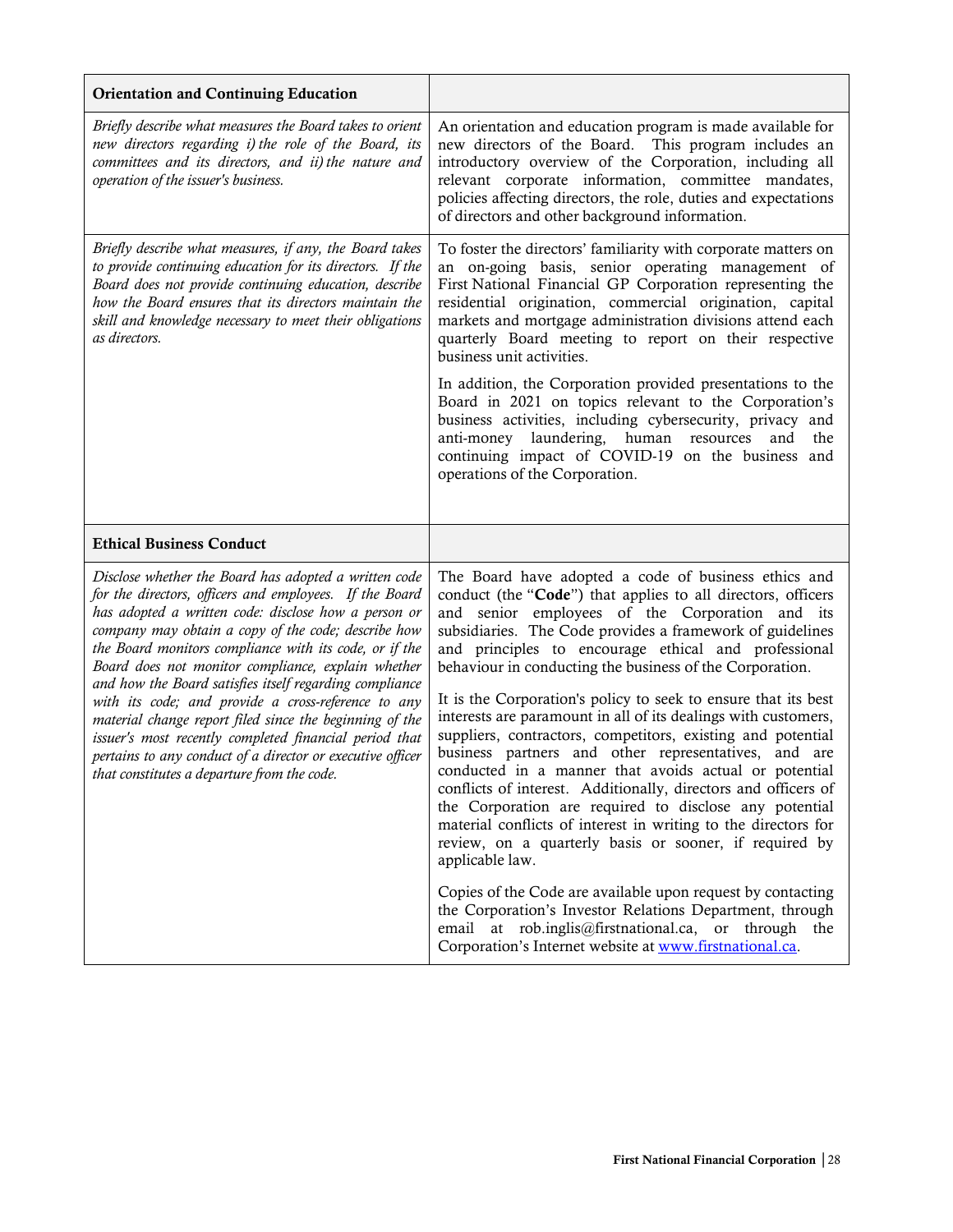| Describe any steps the Board takes to ensure directors<br>independent judgment in<br>exercise<br>considering<br>transactions and agreements in respect of which a<br>director or executive officer has a material interest.                                                                                                                                                                                                                                                                                                                         | Any transactions or agreements in respect of which a<br>director or executive officer has a material interest require<br>approval by the independent directors.                                                                                                                                 |
|-----------------------------------------------------------------------------------------------------------------------------------------------------------------------------------------------------------------------------------------------------------------------------------------------------------------------------------------------------------------------------------------------------------------------------------------------------------------------------------------------------------------------------------------------------|-------------------------------------------------------------------------------------------------------------------------------------------------------------------------------------------------------------------------------------------------------------------------------------------------|
| Describe any other steps the Board takes to encourage<br>and promote a culture of ethical business conduct.                                                                                                                                                                                                                                                                                                                                                                                                                                         | The directors believe that the Corporation's Code promotes<br>a culture of ethical business conduct and honesty.                                                                                                                                                                                |
| <b>Nomination of Directors</b>                                                                                                                                                                                                                                                                                                                                                                                                                                                                                                                      |                                                                                                                                                                                                                                                                                                 |
| Describe the process by which the Board identifies new<br>candidates for Board nomination;<br>Disclose whether the Board has a nominating<br>committee composed entirely of independent directors.                                                                                                                                                                                                                                                                                                                                                  | The Governance Committee is comprised entirely of<br>independent directors of First National Financial GP<br>Corporation and is responsible for advising on filling<br>director vacancies if requested and advising on governance<br>matters. If requested, it will also review the composition |
| If the Board does not have a nominating committee<br>composed entirely of independent directors, describe<br>what steps the Board takes to encourage an objective<br>nomination process; and                                                                                                                                                                                                                                                                                                                                                        | and effectiveness of the directors and the contribution of<br>individual directors and Board members. For additional<br>information see "Mechanisms of Board Renewal and<br>Representation of Women on the Board and in Executive<br>Officer Appointments" above.                               |
| If the Board has a nominating committee, describe the<br>responsibilities, powers and operation of the nominating<br>committee.                                                                                                                                                                                                                                                                                                                                                                                                                     |                                                                                                                                                                                                                                                                                                 |
| Compensation                                                                                                                                                                                                                                                                                                                                                                                                                                                                                                                                        |                                                                                                                                                                                                                                                                                                 |
| Describe the process by which the Board determines the<br>compensation for the issuer's directors and officers;                                                                                                                                                                                                                                                                                                                                                                                                                                     | The Board is responsible for making recommendations<br>concerning the compensation of senior executive officers of<br>First National Financial GP Corporation.<br>Messrs. Smith and Tawse do not participate in discussions<br>regarding their own compensation.                                |
| Disclose whether the Board has a compensation<br>committee composed entirely of independent directors.<br>If the Board does not have a compensation committee<br>composed entirely of independent directors, describe<br>what steps the Board takes to ensure an objective process<br>for determining such compensation; and                                                                                                                                                                                                                        |                                                                                                                                                                                                                                                                                                 |
| If the Board has a compensation committee, describe the<br>responsibilities, powers<br>and operation of the<br>compensation committee.                                                                                                                                                                                                                                                                                                                                                                                                              |                                                                                                                                                                                                                                                                                                 |
| If a compensation consultant or advisor has, at any<br>time since the beginning of the issuer's most recently<br>completed financial period, been retained to assist in<br>determining compensation for any of the issuer's<br>directors and officers, disclose the identity of the<br>consultant or advisor and briefly summarize the<br>mandate for which they have been retained. If the<br>consultant or advisor has been retained to perform any<br>other work for the issuer, state that fact and briefly<br>describe the nature of the work. | In 2021, the Corporation did not retain any consultants to<br>review director or officer compensation.                                                                                                                                                                                          |